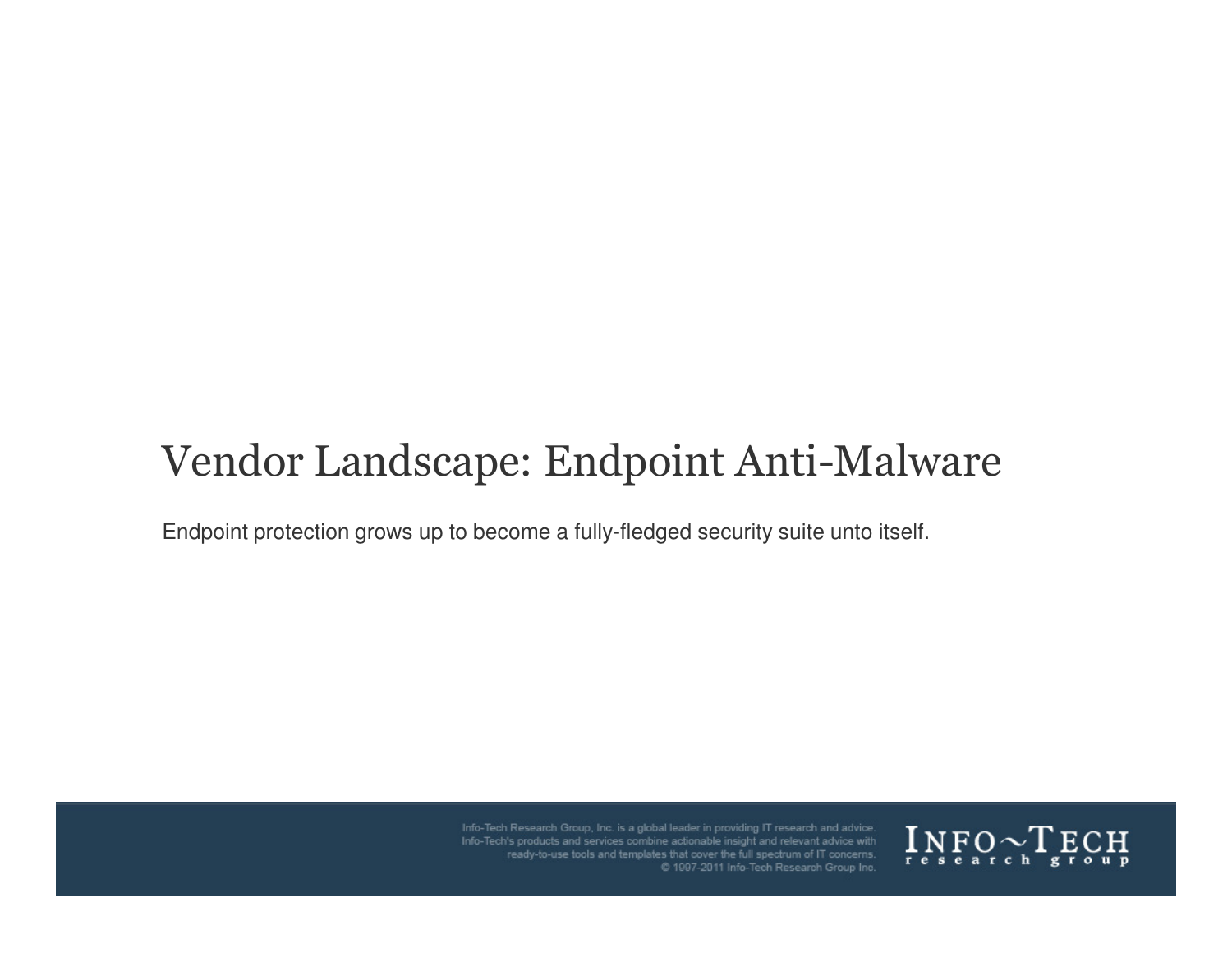# Introduction

### **Endpoint Anti-Malware is the must-have security technology; all products are not created equally and decisions should not be made flippantly.**

### **This Research Is Designed For: This Research Will Help You:**

- $\checkmark$  Enterprises seeking to select an endpoint Anti-Malware solution for comprehensive protection of multi-platform endpoints.
- $\checkmark$  Enterprises that have established their endpoint Anti-Malware strategy independently and simply need guidance in evaluating available products.

- $\checkmark$  Understand the capabilities that are available in a modern endpoint Anti-Malware solution.
- $\checkmark$  Evaluate endpoint Anti-Malware vendors and products for your enterprise needs.
- $\checkmark$  Determine which products are most appropriate for particular use cases and scenarios.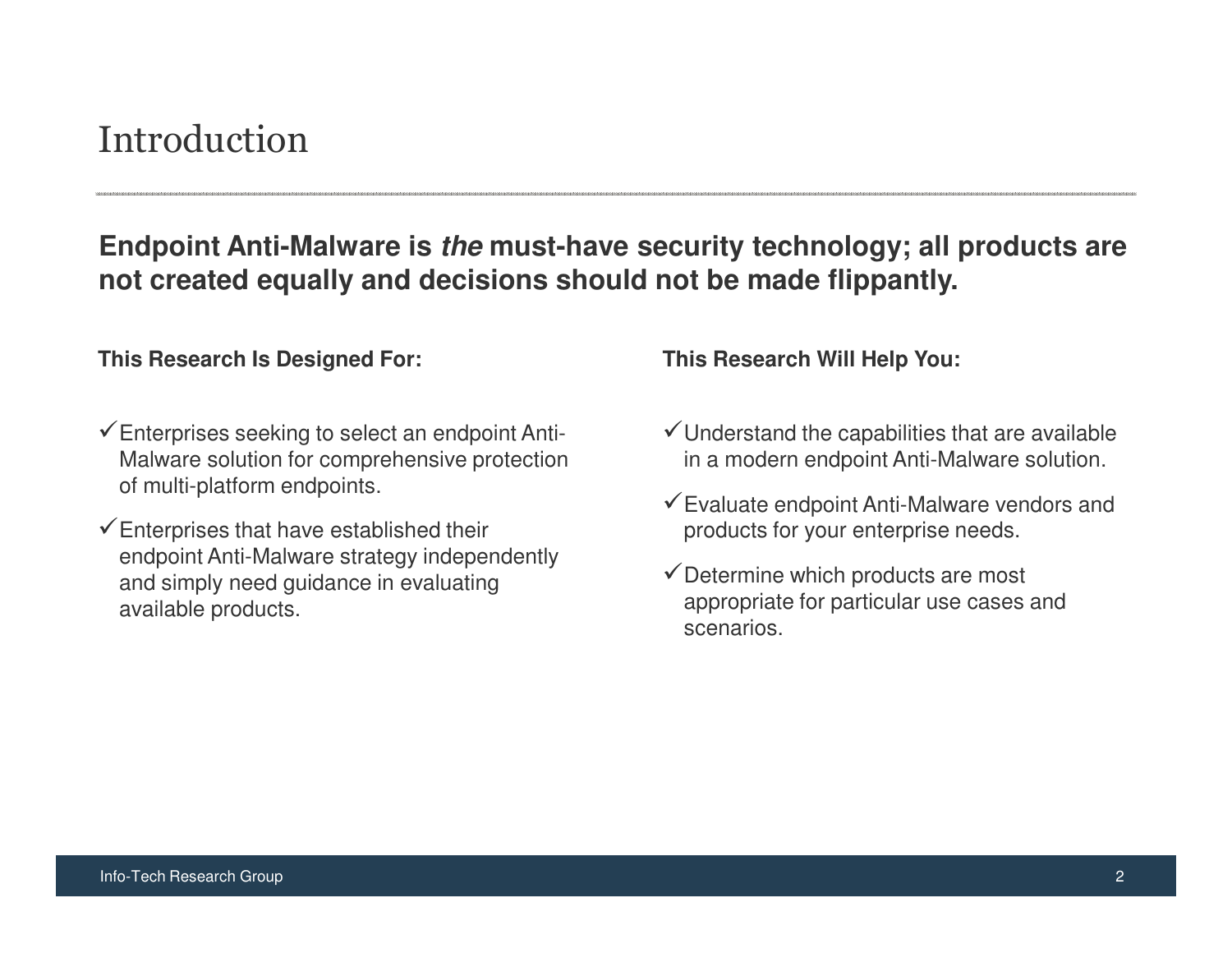# Executive Summary

Info-Tech evaluated seven competitors in the Endpoint Anti-Malware market, including the following notable performers:

### **Champions:**

- **Sophos**, with its balance of strong product and vendor capabilities at a solid mid-pack price point, leads with an Endpoint Anti-Malware solution that can deliver benefits to any organization.
- **Trend Micro** maintains laser-sharp focus, delivering the strongest reputation-based abilities, but at a price perilously close to the highest in class.

### **Value Award:**

• **Kaspersky**'s combination of stable and committed vendor, wellrounded product, and near rock-bottom pricing earns the company the Best Overall Value Award.

### **Innovation Award:**

• **Sophos** posted the highest score for product capabilities, and was the only vendor to achieve at least partial marks in every advanced feature category.

### Info-Tech Insight

#### **1. Virus volumes becoming almost unmanageable:**

At least by traditional measures. Reputation scanning offers the hope of a rebalancing of the protection/performance scale and is becoming ubiquitous.

#### **2. Endpoints need protecting against more than just malware:**

Endpoints have become a primary battlefront in the modern security war; every step must be taken to protect them. Complete suites offer unparalleled ease of management.

#### **3. Cheap and cheerful may no longer be appropriate:**

Cut price solutions tend to be lowest on feature/functionality. When enterprise protection is at stake, it's likely you can't afford to cut corners and spend less.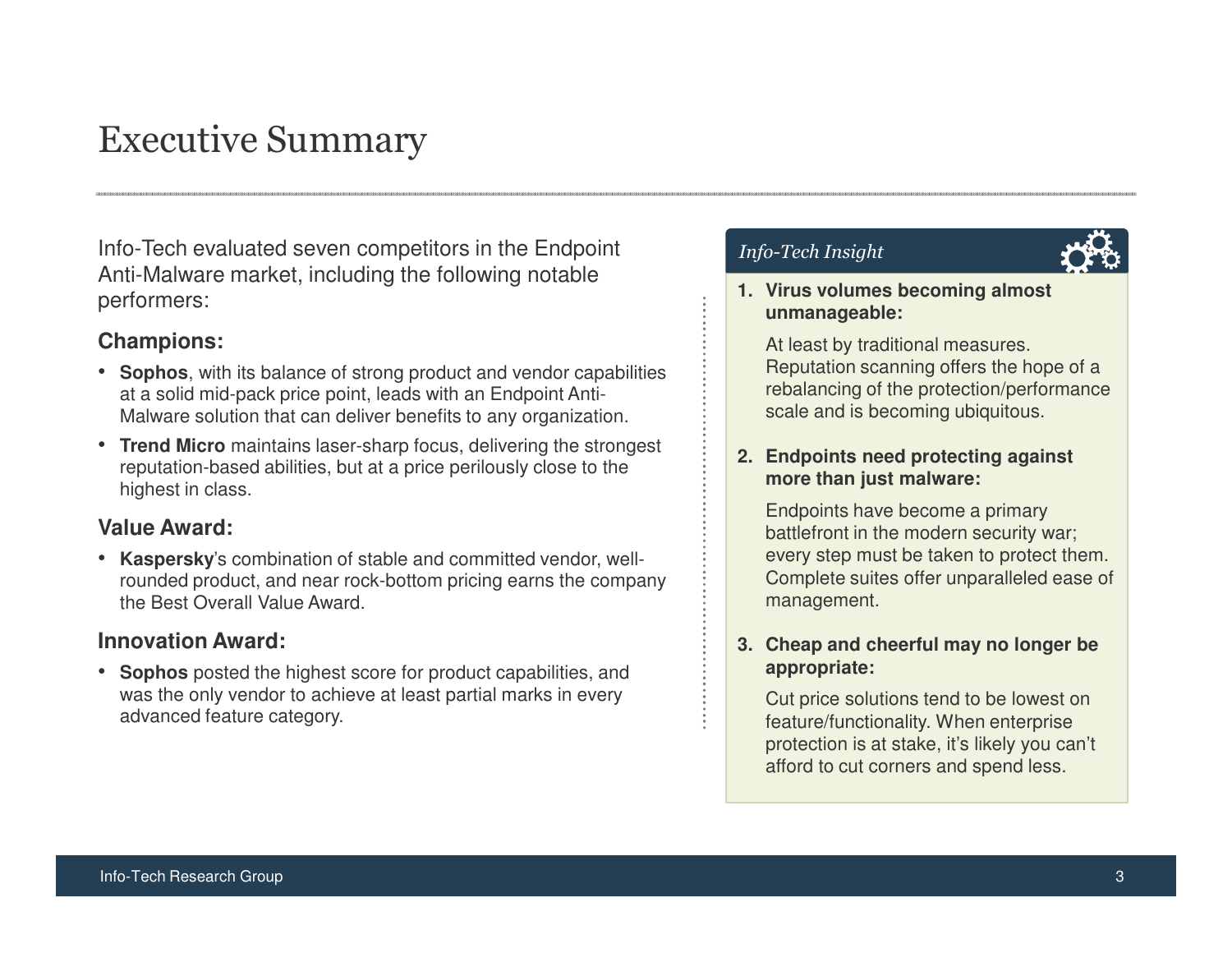# Market Overview

### **How it got here**

- The first in-the-wild viruses were released in the 1980s; it was the back-to-back hits of *Melissa* and *Love Bug* at the turn of the millennium that made malware a topic of broad concern. Since those humble beginnings, malware counts have grown exponentially with millions of variants now present and billions likely soon to exist. Threat complexity has also increased first with polymorphic viruses and more recently Advanced Persistent Threats (APTs).
- To combat these threats, the first commercial anti-virus scanners were released in the early 90's. Over time, these early tools have gained an inordinate number ofcompetitors. Tools themselves have added capability after capability as the malware writers evolve their craft and push the bounds of what viruses, worms, and other malware can do.

### **Where it's going**

- • Reputation scanning, first introduced less than three years ago as a true market differentiator threatens to become ubiquitous; vendors scramble to add the functionality to upcoming releases in an effort to address exponential malware growth rates. No acquisition should be made without this consideration.
- The new frontier is Application Control, the ability to actively restrict execution of weakly secured Web apps; few play in this space and breadth of databases is the key factor.
- As more devices go remote, the threat landscape increases significantly; off-network devices lose the benefit of network-based protection. Comprehensive endpoint protection packages offer impressive security, streamlined management, and single product purchase cost savings. The more abilities, the stronger the security.

### **Info-Tech Insight**

As the market evolves, capabilities that were once cutting-edge become default, and new functionality becomes differentiating. Host Firewall has become a Table Stakes capability and should no longer be used to differentiate solutions. Instead, focus on Reputation Scanning and Application Control to get the best fit for your requirements.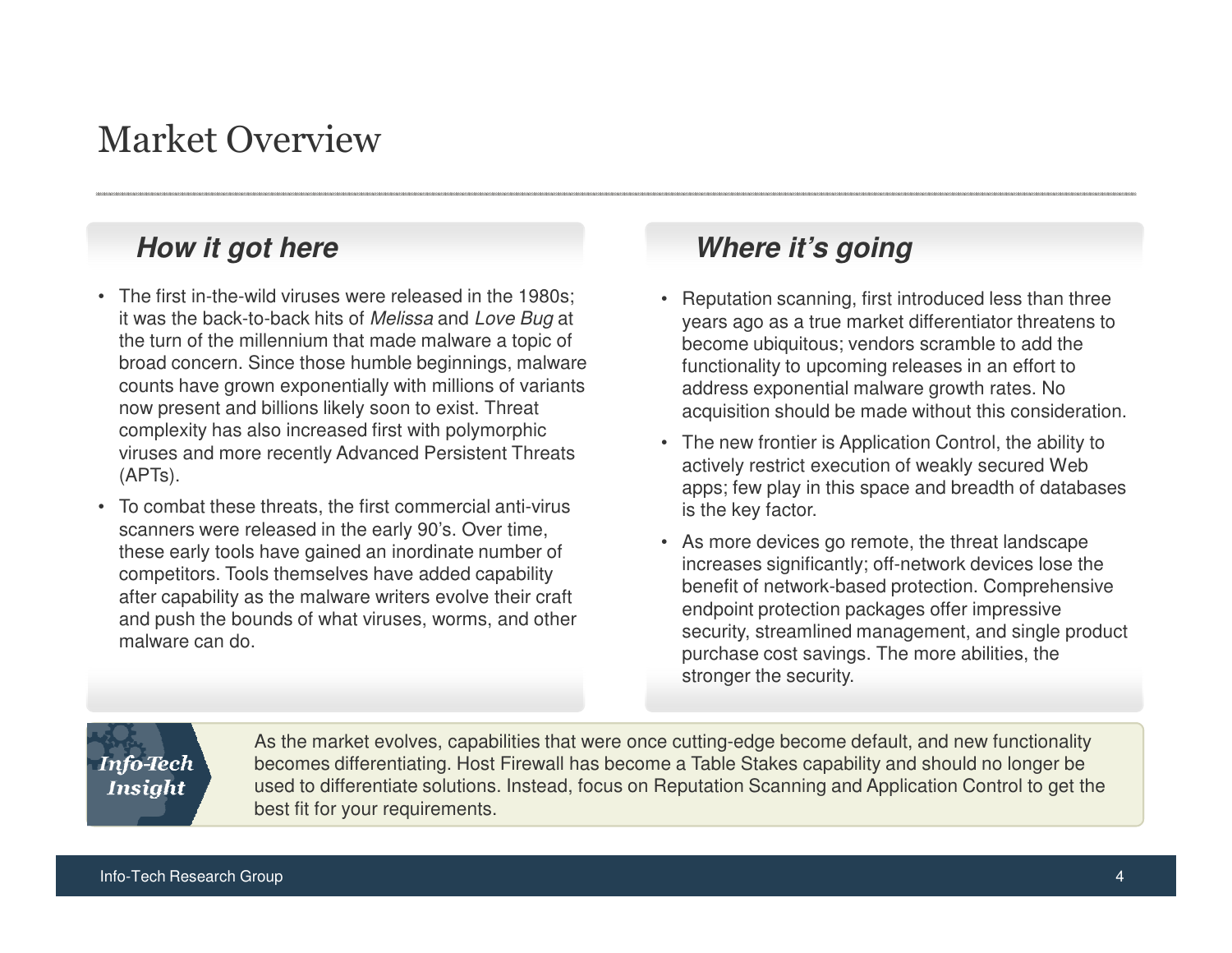# Endpoint Anti-Malware Vendor selection / knock-out criteria: Market share, mind share, and platform coverage

- The threat that is malware continues to evolve at a breakneck pace, as does the sheer volume of different malware threats that exist. To keep up with the onslaught, Anti-Malware vendors must continue to innovate and bring new products with capabilities to the field; simple signature based scanners are no longer close to sufficient.
- For this Vendor Landscape, Info-Tech focused on those vendors that offer broad capabilities across multiple platforms and that have a strong market presence and/or reputational presence among small to mid-sized enterprises.

### Included in the Vendor Landscape:

- •ESET. Long heralded as one of the lightest, fastest, and cheapest solutions on the market.
- •Kaspersky. The Russia-based provider that has quietly grown to be the fourth biggest player in the space.
- •**McAfee**. Acquisition by Intel has done nothing to adjust the focus of the world's number two vendor.
- •**Sophos.** A two-time Info-Tech Champion and the vendor of one of the most capable suites available.
- •**Symantec**. The world's biggest security solutions provider keeps innovating to maintain market share.
- •Total Defense. CA's security unit, recently divested to be an independent player in a hotly contested market.
- •**Trend Micro.** The pioneer of reputation-based scanning, broadly seen as the future of malware protection.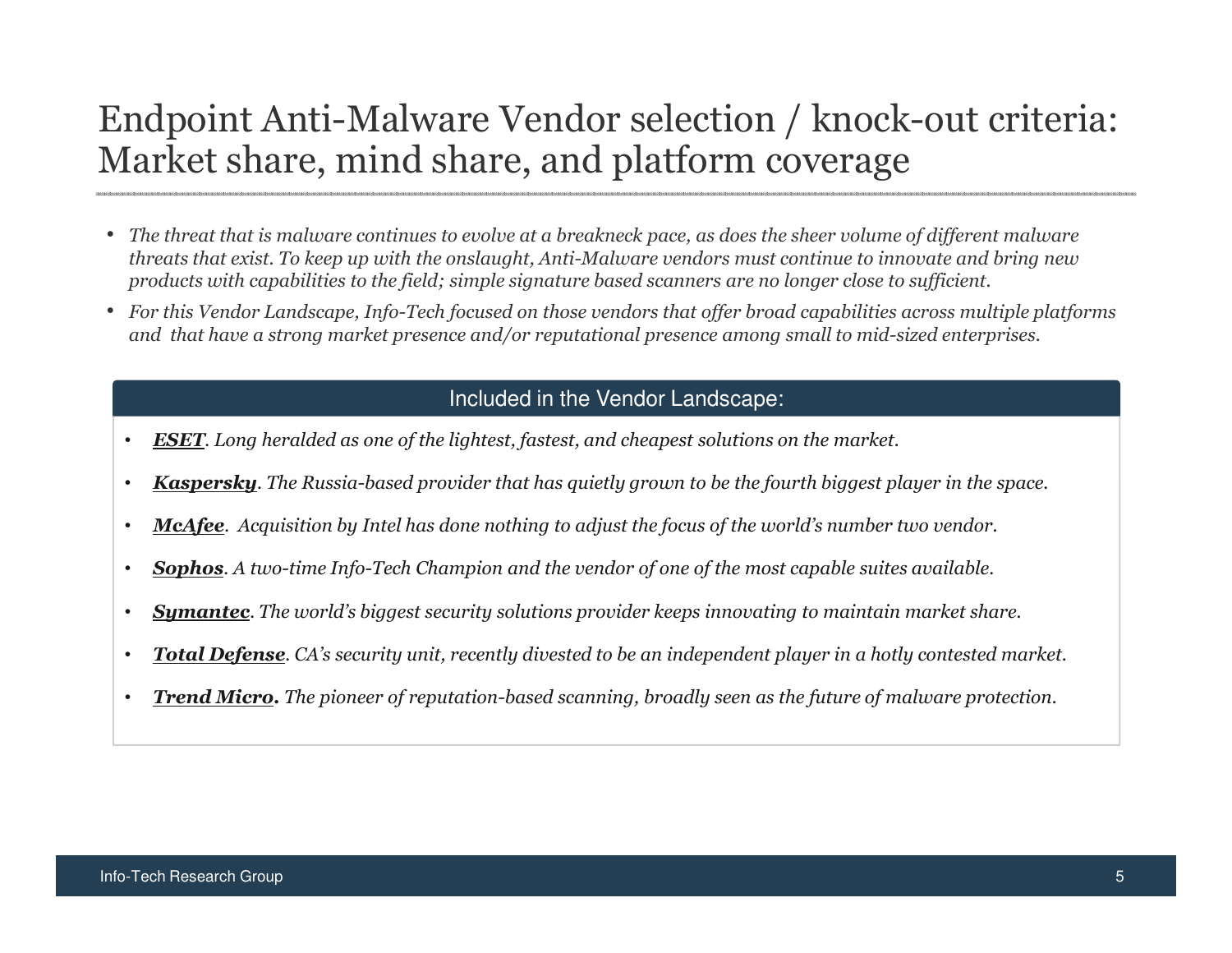# Endpoint Anti-Malware Criteria & Weighting Factors

### Product Evaluation

| <b>Features</b>          | The solution provides basic<br>and advanced feature/functionality.                    |
|--------------------------|---------------------------------------------------------------------------------------|
| Affordability            | The five year TCO of the solution is<br>economical.                                   |
| <b>Usability</b>         | The solution's dashboard and reporting tools<br>are intuitive and easy to use.        |
| Architecture             | The delivery method of the solution aligns with<br>what is expected within the space. |
| <b>Vendor Evaluation</b> |                                                                                       |
| <b>Viability</b>         | Vendor is profitable, knowledgeable, and will<br>be around for the long-term.         |
| Strategy                 | Vendor is committed to the space and has a<br>future product and portfolio roadmap.   |
| Reach                    | Vendor offers global coverage and is able to<br>sell and provide post-sales support.  |
| Channel                  | Vendor channel strategy is appropriate and the<br>channels themselves are strong.     |

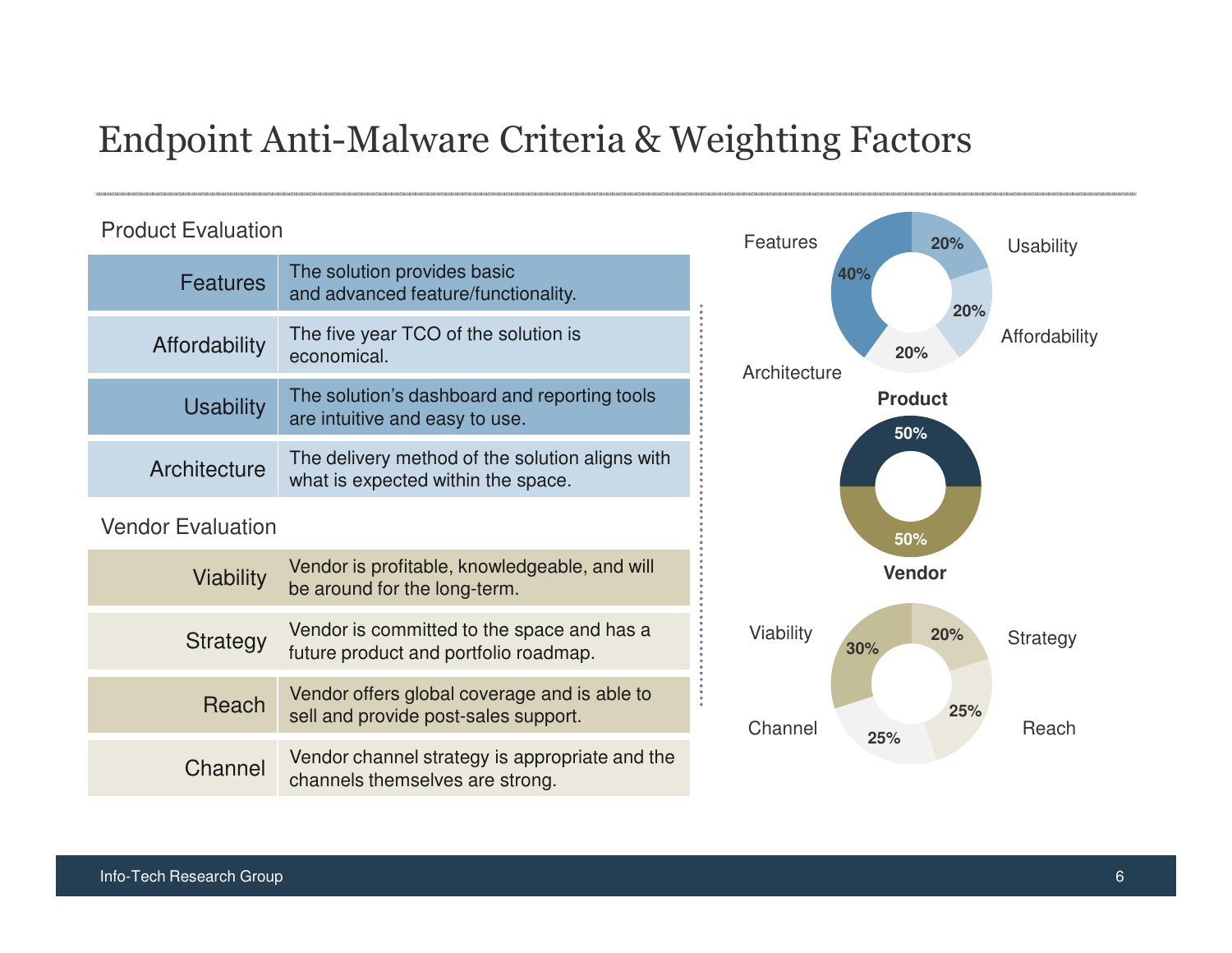# The Info-Tech Endpoint Anti-Malware Vendor Landscape

**Champions** receive high scores for most evaluation criteria and offer excellent value. They have a strong market presence and are usually the trend setters for the industry.

**Market Pillars** are established players with very strong vendor credentials, but with more average product scores.

**Innovators** have demonstrated innovative product strengths that act as their competitive advantage in appealing to niche segments of the market.

**Emerging players** are newer vendors who are starting to gain a foothold in the marketplace. They balance product and vendor attributes, though score lower relative to market Champions.

For an explanation of how the Info-Tech Vendor Landscape is created, please see *Vendor Evaluation Methodology* in the appendix.

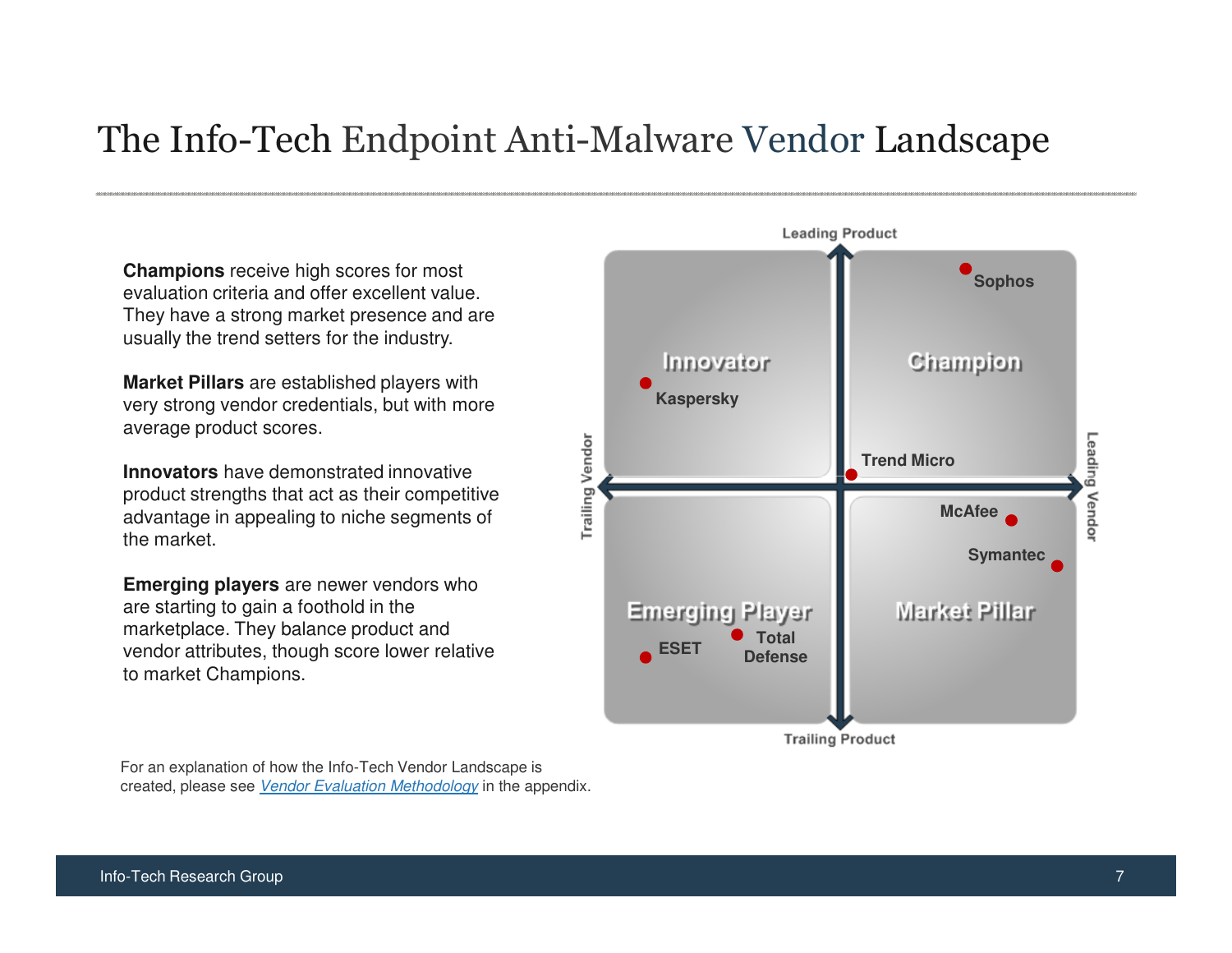# Balance individual strengths to find the best fit for your enterprise



For an explanation of how the Info-Tech 'Harvey Balls' are calculated, please see <u>Vendor Evaluation Methodology</u> in the appendix.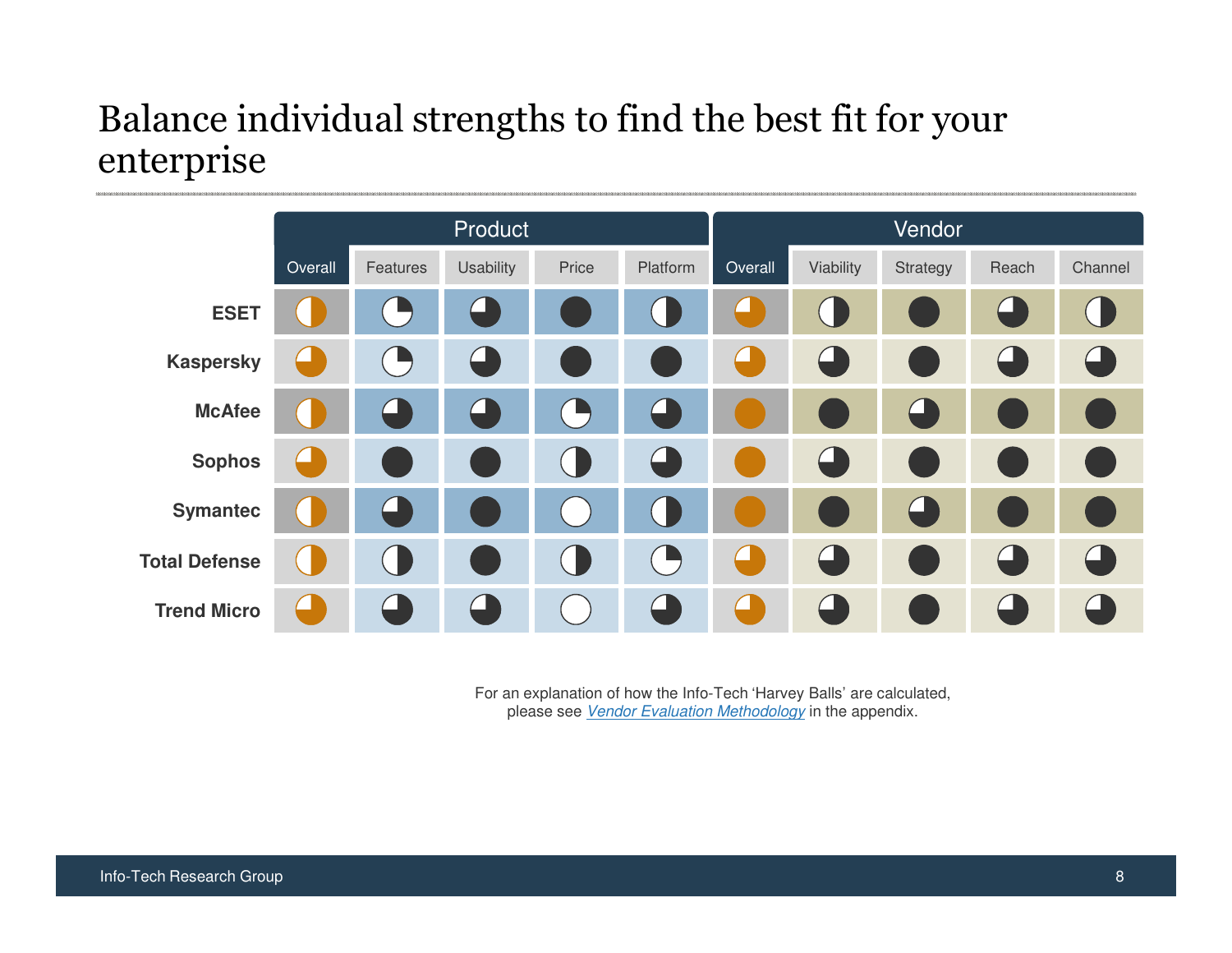# The Info-Tech Endpoint Anti-Malware Value Index

### **What is a Value Score?**

The Value Score indexes each vendor's product offering and business strength **relative to their price point**. It **does not** indicate vendor ranking.

Vendors that score high offer more **bang-for-thebuck** (e.g. features, usability, stability, etc.) than the average vendor, while the inverse is true for those that score lower.

Price-conscious enterprises may wish to give the Value Score more consideration than those who are more focused on specific vendor/product attributes.

**Average Score: 58.6**On a relative basis, Kaspersky maintained the highest Info-Tech **Value Score**TM of the vendor group. Vendors were indexed against Kaspersky's performance to provide a complete, relative view of their product offerings.**Champion Trend Micro30Total McAfeeDefense65Sophos65ESET88Kaspersky10042Symantec**20

For an explanation of how the Info-Tech Value Index is calculated please see <u>Value Index Ranking Methodology</u> in the appendix. For an explanation of how normalized pricing is determined, please see <u>Product Pricing Scenario & Methodology</u> in the appendix.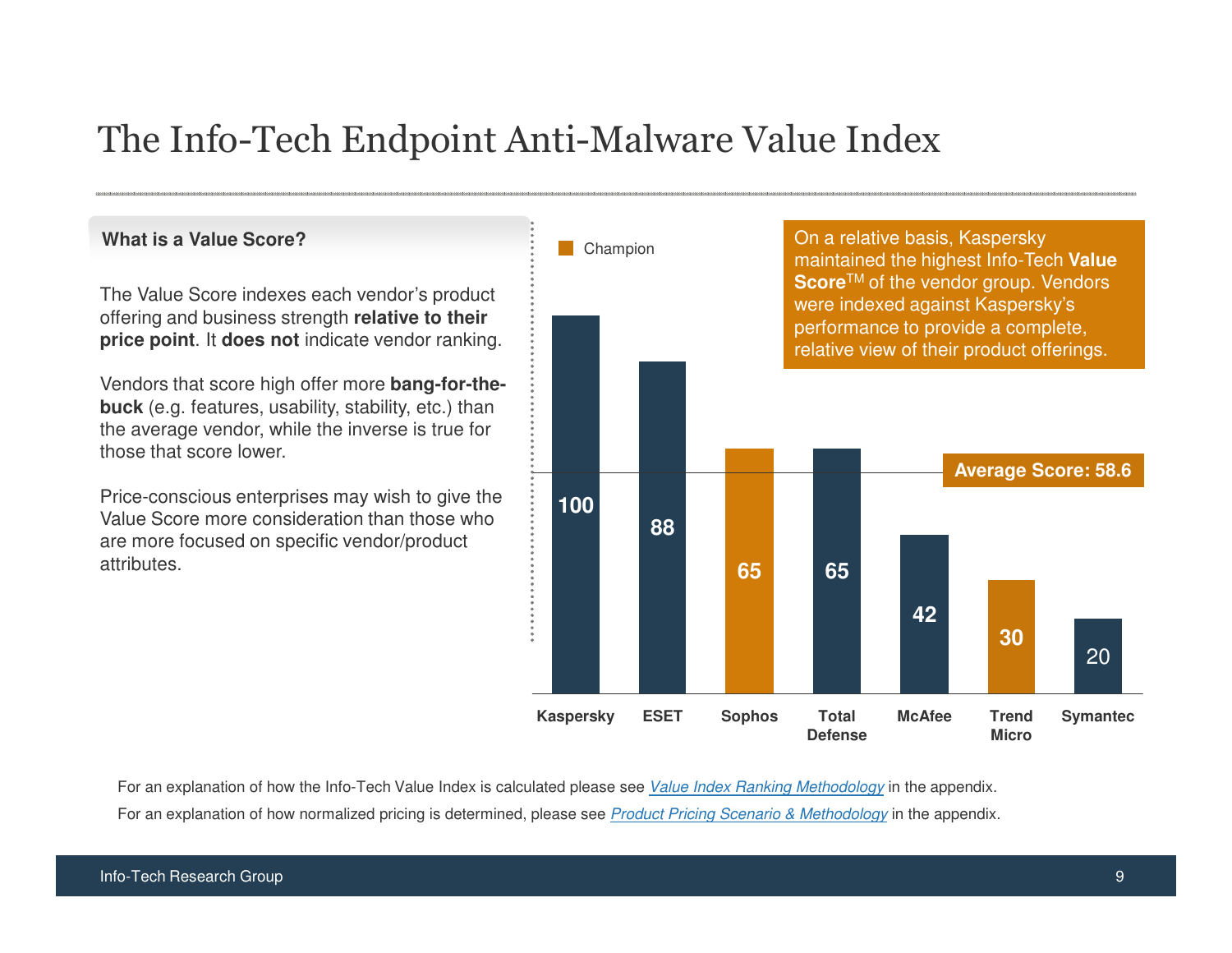# Table Stakes represent the minimum standard; without these, a product doesn't even get reviewed

### **The Table Stakes**

| <b>Feature</b>                                    | <b>Description</b>                                                                  | The product                                 |
|---------------------------------------------------|-------------------------------------------------------------------------------------|---------------------------------------------|
| <b>Signature and</b><br><b>Heuristic Scanning</b> | Black-listing, white-listing, and pattern<br>matching abilities; the essence of AV  | Landscape <sup>1</sup><br>requirement       |
| <b>Anti-Spyware</b>                               | Recognition, restriction, and removal of<br>information gathering software          | Many of the<br>outlined Tab<br>multiple cat |
| <b>Host Firewall</b>                              | Rules-based control of the traffic, and<br>actions, allowed at the endpoint         | the products<br>listed here.                |
| <b>Multi-Platform</b><br><b>Coverage</b>          | Threats to Mac and Linux platforms are<br>growing, so protection must be consistent |                                             |

### **What Does This Mean?**

The products assessed in this Vendor Landscape™ meet, at the very least, the requirements outlined as Table Stakes.

Many of the vendors go above and beyond the outlined Table Stakes, some even do so in multiple categories. This section aims to highlight the products' capabilities **in excess** of the criteria

**Info-Tech Insight** 

If Table Stakes are all you need from your Anti-Malware solution, the only true differentiator for the organization is price. Otherwise, dig deeper to find the best price to value for your needs.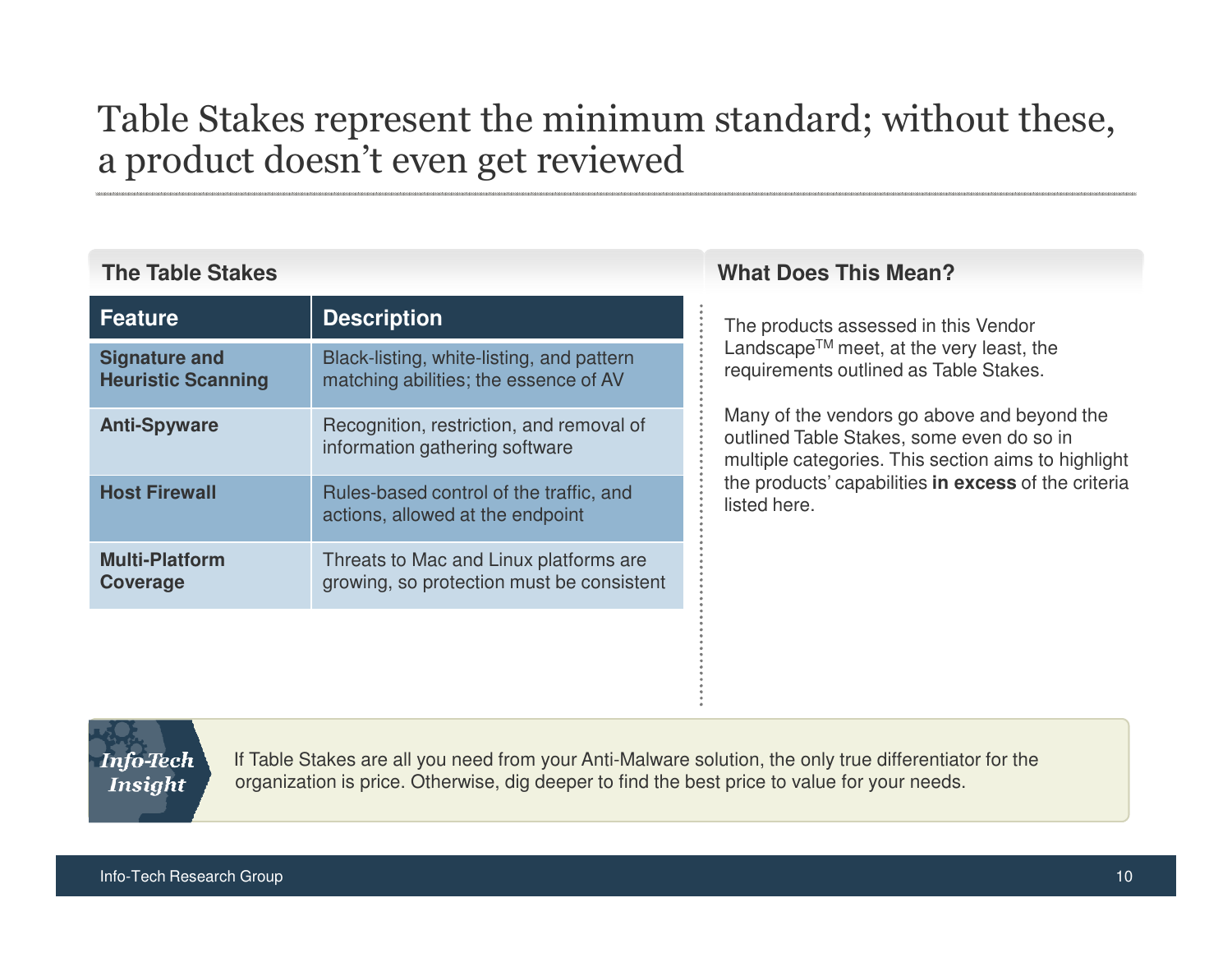# Advanced Features are the market differentiators thatmake or break a product

### **Scoring Methodology**

Info-Tech scored each vendor's features offering as a summation of their individual scores across the listed advanced features. Vendors were given 1 point for each feature the product inherently provided. Some categories were scored on a more granular scale with vendors receiving half points.

### **Advanced Features**

| <b>Feature</b>                               | <b>What We Looked For</b>                                                                  |
|----------------------------------------------|--------------------------------------------------------------------------------------------|
| <b>Reputation-Based</b><br><b>Scanning</b>   | Supplement to traditional scanning that acts<br>based on the assessed reputation of a file |
| <b>Host Intrusion</b><br><b>Prevention</b>   | Ability to actively recognize and respond to                                               |
| <b>Device Control</b>                        | inappropriate inbound traffic<br>Restrictions on the removable media                       |
|                                              | devices that can be attached to endpoints                                                  |
| <b>Application Control</b>                   | Regulation of the applications (local and<br>Web-based) that can run on the device         |
| <b>URL Filtering / Web</b><br><b>Control</b> | Blocking of Web traffic that may be harmful,<br>offensive, or legally inappropriate        |
| Data Leakage<br><b>Protection</b>            | Filtering of outbound traffic to prevent the<br>distribution of sensitive information      |
| <b>Network Access</b><br><b>Control</b>      | Security stance assessment, quarantining,<br>and remediation to prevent malware spread     |
| <b>Endpoint Encryption</b>                   | Encryption (file, folder, or disk based) of<br>sensitive data stored on endpoints          |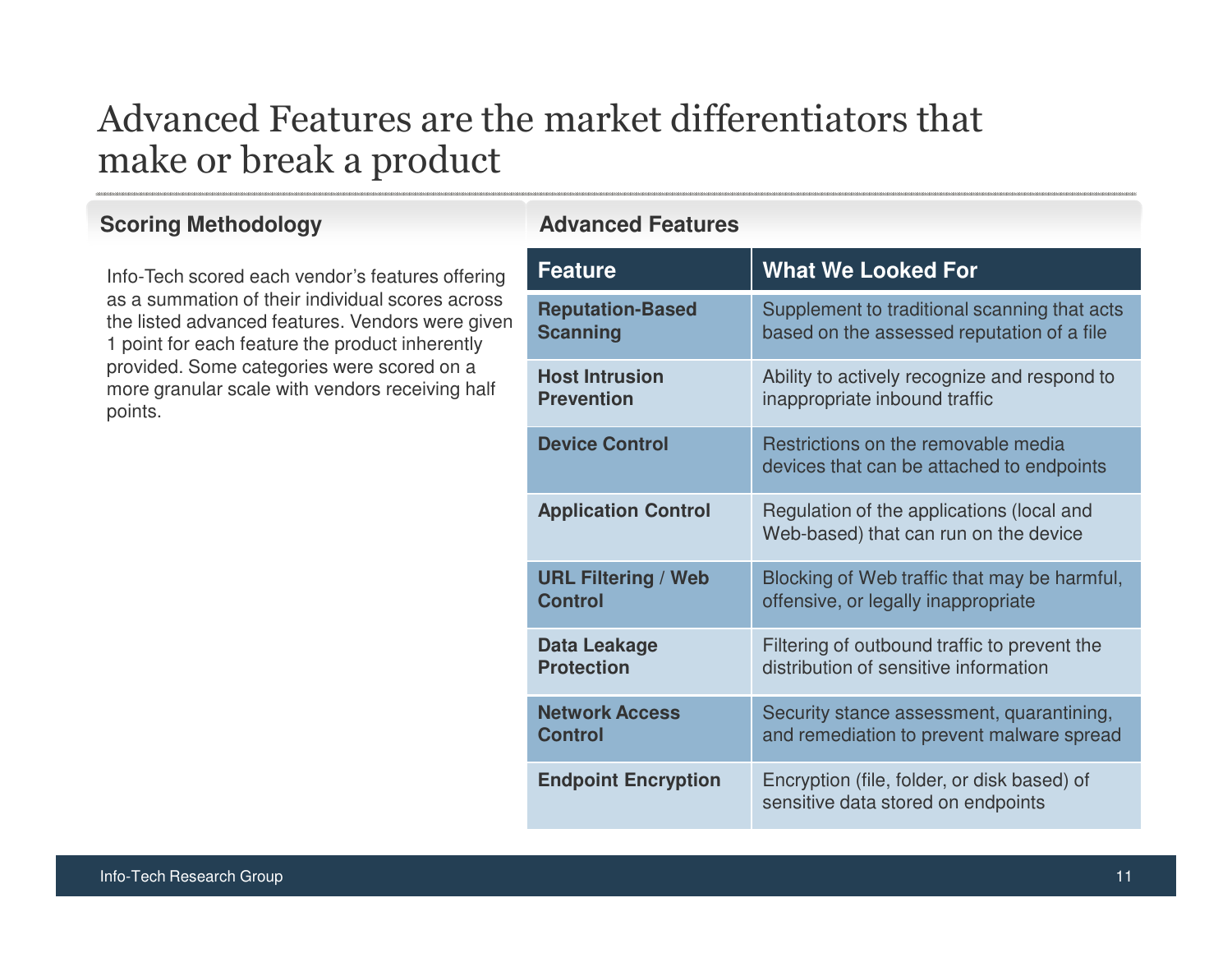# Each vendor offers a different feature set; concentrate on what your organization needs

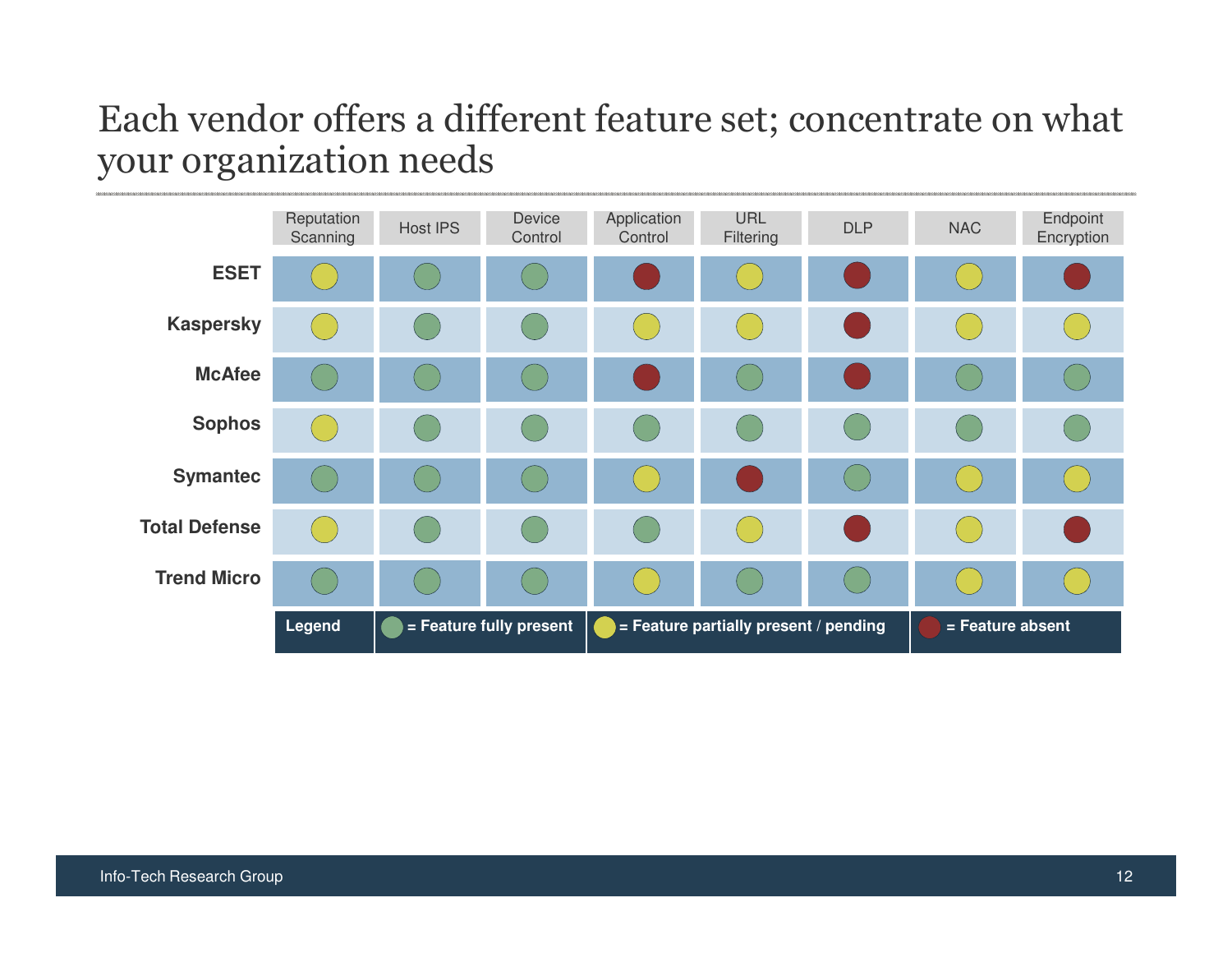# Sophos; the most complete product, anda compelling price



# **Champion**

Product:Employees: Headquarters: Website:Founded: 1985 Presence: Privately HeldEndpoint Security & Data **Protection** 1,200+ Abingdon, UKSophos.com

# **SOPHOS**



### **Info-Tech Recommends:**

**Overview** 

• Though not one of the largest players in this evaluation, Sophos offers market-leading solutions and continues to grow its product lines through careful and strategic acquisition.

### **Strengths**

- The greatest feature-functionality of any endpoint protection product on the market today means truly comprehensive protection from a single integrated product.
- Stable company that has established solid market presence and continues to grow its base of ability through acquisition of vendors with complimentary product lines.

### **Challenges**

- Reputation scanning network that is not yet as well developed as those of market leaders; smaller market share means this network is likely to always be smaller as well.
- Recent acquisition of Astaro moves the company into network security for the first time ever; potential for loss of strategic focus exists.

Sophos offers an outstanding product that offers the broadest capabilities at a mid-pack price; no reason exists for it to not be considered as an alternative in every short-list situation.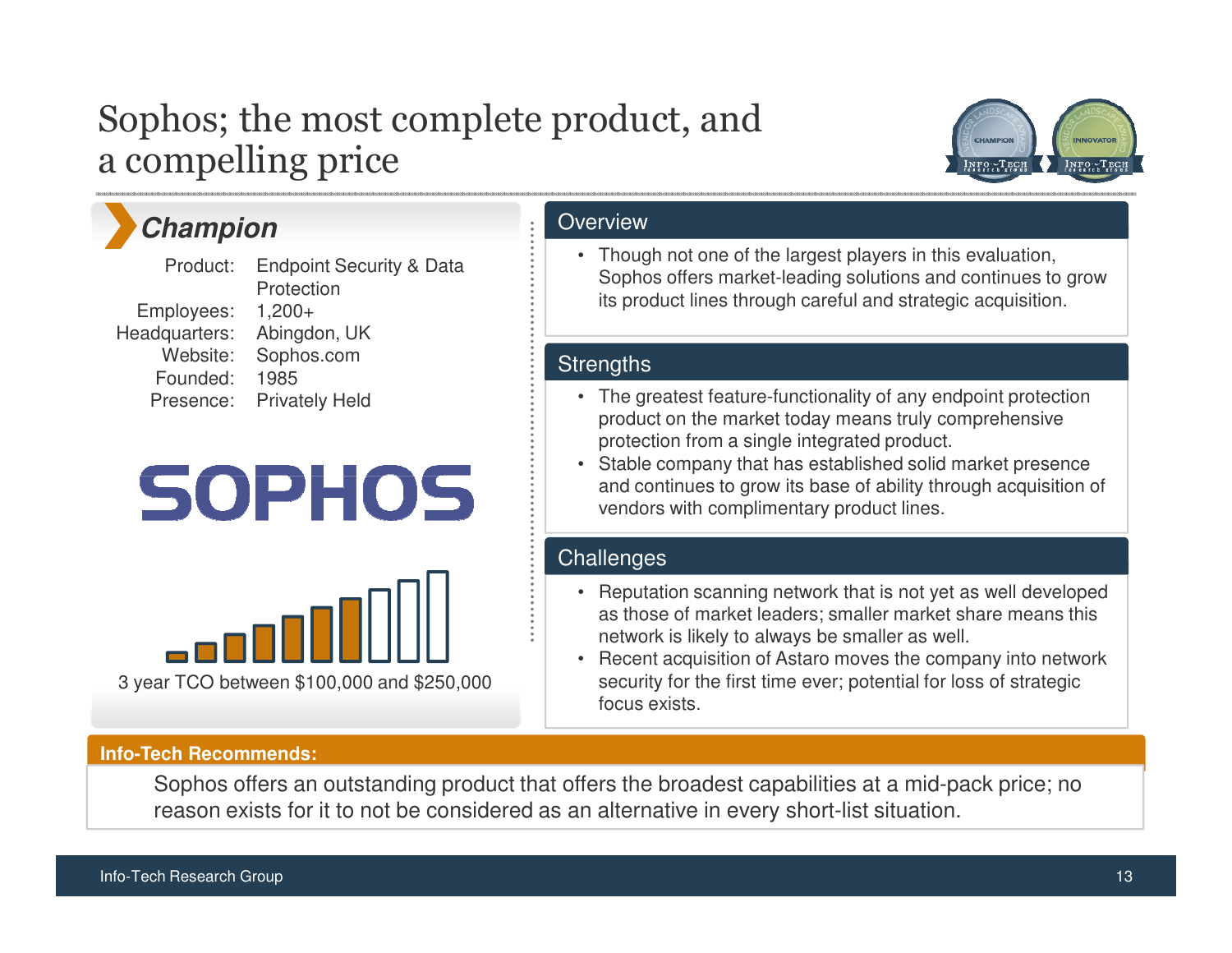# Trend Micro; the strongest reputation filtering abilities



### **Champion**

Employees: Headquarters:Founded: 1988

Product: Website: US.TrendMicro.comPresence: NIKKEI: 4704Enterprise Security for **Endpoints** 4,334 Tokyo, JapanFY10 Revenue: \$1.0B





### **Overview**

• The third largest Anti-Malware provider in the world, and the originator of reputation-based scanning, Trend Micro is a true endpoint protection innovator.

### **Strengths**

- Market-leading reputation-based scanning capabilities, and one of only two providers evaluated to offer at least some capability in every feature category.
- Products offer unique "Virtual Patch" capability to get the protection of a patch, without actually applying it; allows enterprises to offer protection while testing compatibility.

### **Challenges**

- Being one of the higher priced solutions included in this evaluation offsets some of the high marks earned by solidcapabilities.
- Trend's cloud-based protection, while easy-to-use, is not as feature rich as its on-premise solutions.

### **Info-Tech Recommends:**

Trend's head start in reputation scanning means it deserves consideration in all evaluations as its capabilities continue to lead in this essential area.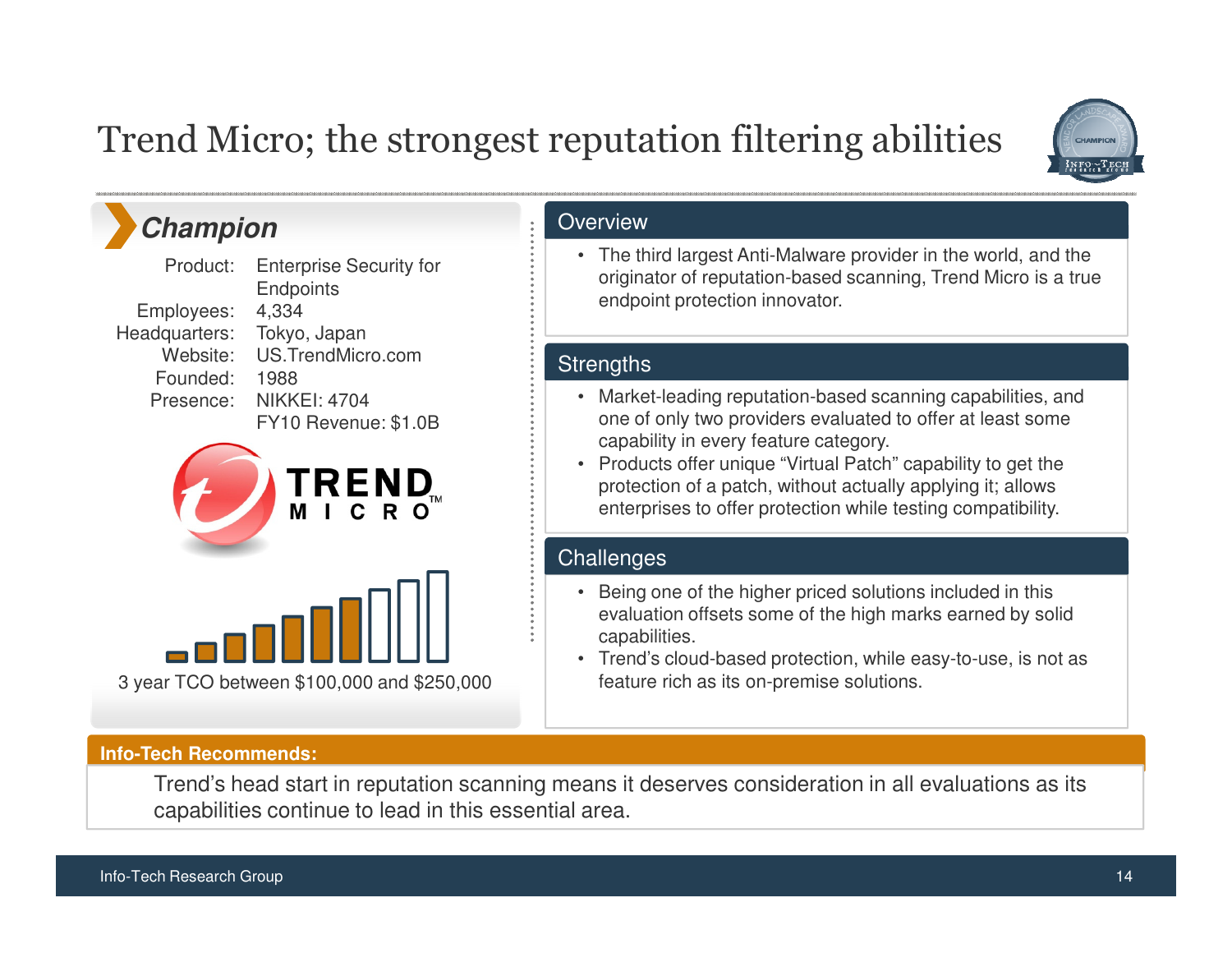# Kaspersky; tremendous pricing, expanding capabilities



### **Innovator**

Product: Business Space Security

Employees: Headquarters:Website:Founded: 1997

 Presence: Privately Held2,500+ Moscow, RussiaKaspersky.com





### **Info-Tech Recommends:**

**Overview** 

• A dedicated provider that has a strong (and growing) business market presence in Europe and strong consumer market world-wide.

### **Strengths**

- The lowest priced solution included in this comparison and a product that costs less than half the cost of the solutions from "the big three."
- Kaspersky's administration console is a completely free download, yet is powerful enough to scale to multi-thousand endpoint deployments.

### **Challenges**

- Though the product has strong device control capabilities, it is lacking application and data (inbound Web content and outbound DLP) control capabilities.
- The majority of the company's business is from consumer space, and much enterprise business comes through partner agreements. Enterprise focus needs strengthening.

With absolute rock-bottom pricing, Kaspersky's solution is a "must evaluate" option for the cost conscious enterprise, though the smaller feature set may limit appeal for the truly paranoid.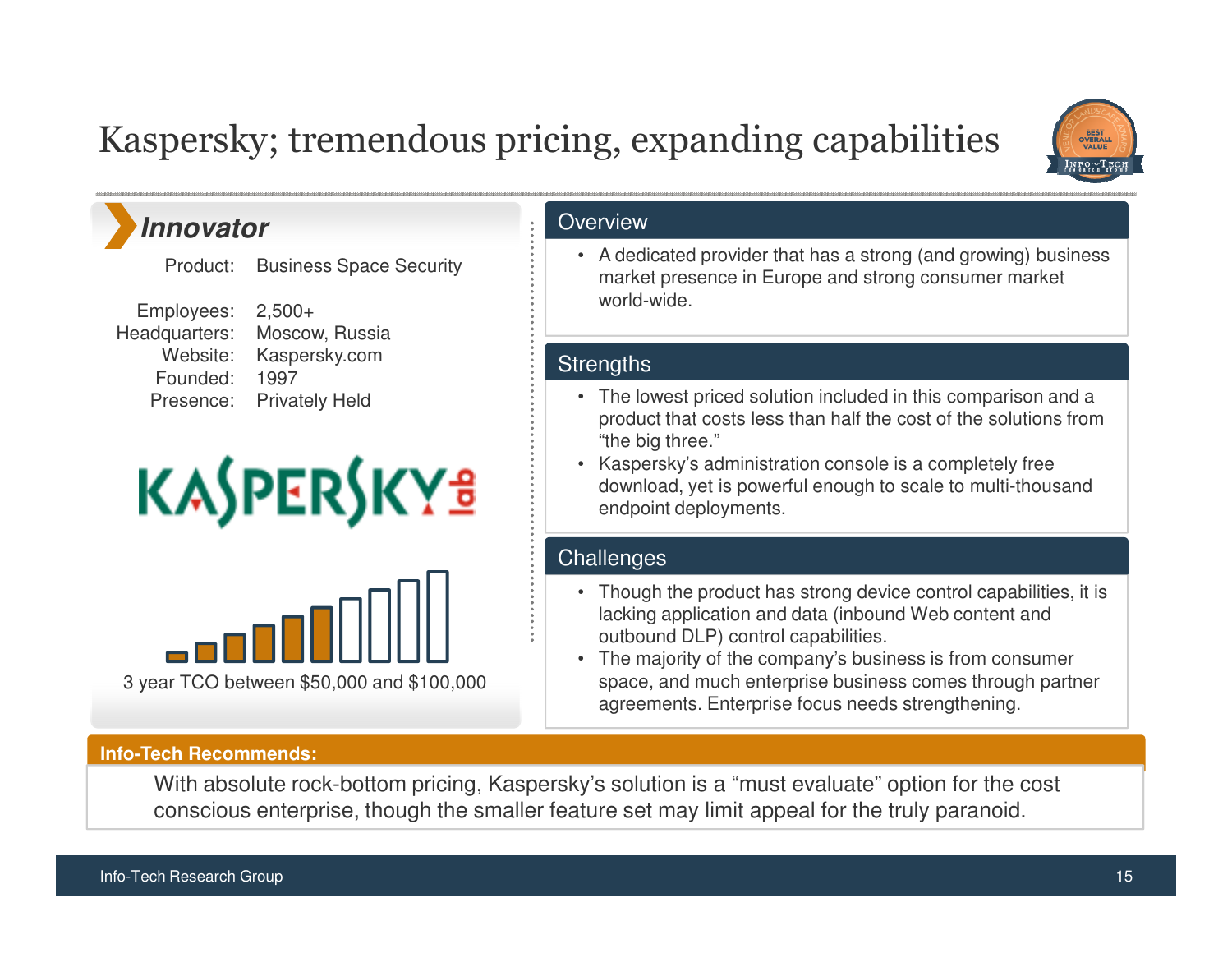# McAfee; no-cost encryption not necessarily enough to offset higher initial price

# **Market Pillar**

Employees: Headquarters:Founded: 1987

Product:Website: McAfee.com Presence: NASDAQ: INTCEndpoint Protection –Advanced Suite6,378 San Clara, CAFY10 Revenue: \$2.1B





### **Overview**

• Now a wholly-owned division of Intel, McAfee is the worlds largest dedicated security solutions provider, and the second largest Anti-Malware vendor in the world.

### **Strengths**

- ePolicy Orchestrator (ePO), McAfee's holistic management platform is a true market differentiator allowing for seamless management of the entire McAfee stack via a single console.
- One of only two products to natively include endpoint encryption rather than as an extra-cost add-on makes the solution a strong choice for off-network endpoints.

### **Challenges**

- It's solution is generally feature-rich, but McAfee is the only one of the "big three" to not have application control abilities.
- Though less expensive than it's chief rivals, still one of the costliest solutions, at twice that of the lowest price solutions.
- Concerns over the impact of the Intel acquisition lessening, but still not yet completely alleviated.

### **Info-Tech Recommends:**

The integration of Endpoint Protection management into ePO makes its acquisition a no-brainer for broader McAfee shops, and brand reputation makes it a worthy option for all others.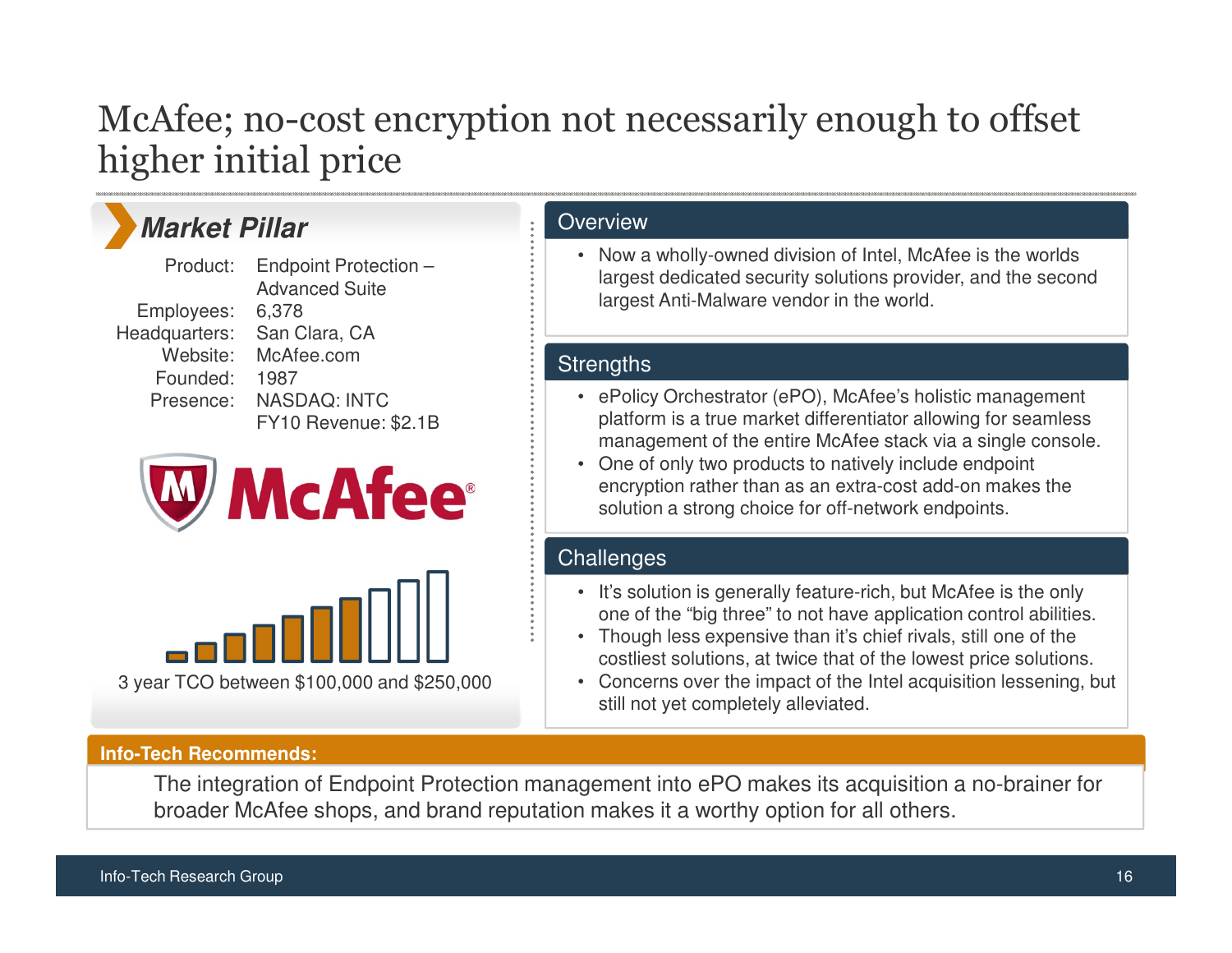# Symantec; market leading capability, highest overall price

### **Market Pillar**

Product:Endpoint Protection

Employees: Headquarters:Founded: 1982

Website: Symantec.com Presence: NASDAQ: SYMC17,500 Mountain View, CAFY10 Revenue: \$6B





#### **Info-Tech Recommends:**

**Overview** 

• Symantec has maintained its position as the world's largest security and Anti-Malware vendor, even as it expanded its offerings into storage and systems management markets.

### **Strengths**

- Though only recently released to enterprise clients, Symantec's Insight offers top-notch reputation scanning, supplementing with SONAR, which applies the cloud-based concept of reputation scanning to heuristic analysis.
- The largest and most stable vendor in this evaluation; with broad partner networks, comprehensive support programs.

### **Challenges**

- List pricing for SEP the highest of all evaluated products; favorable discounting may make this more palatable, butstarting higher likely means ending higher as well.
- At some point, the constant expansion has to begin to distract Symantec from its core focus; that time isn't yet, but four years between SEP updates indicates it may be coming.

At a lower price-point, SEP 12 would be a Champion; nonetheless, the abilities of the product and the strengths of the company mean that it must be evaluated by all but the most cost-averse.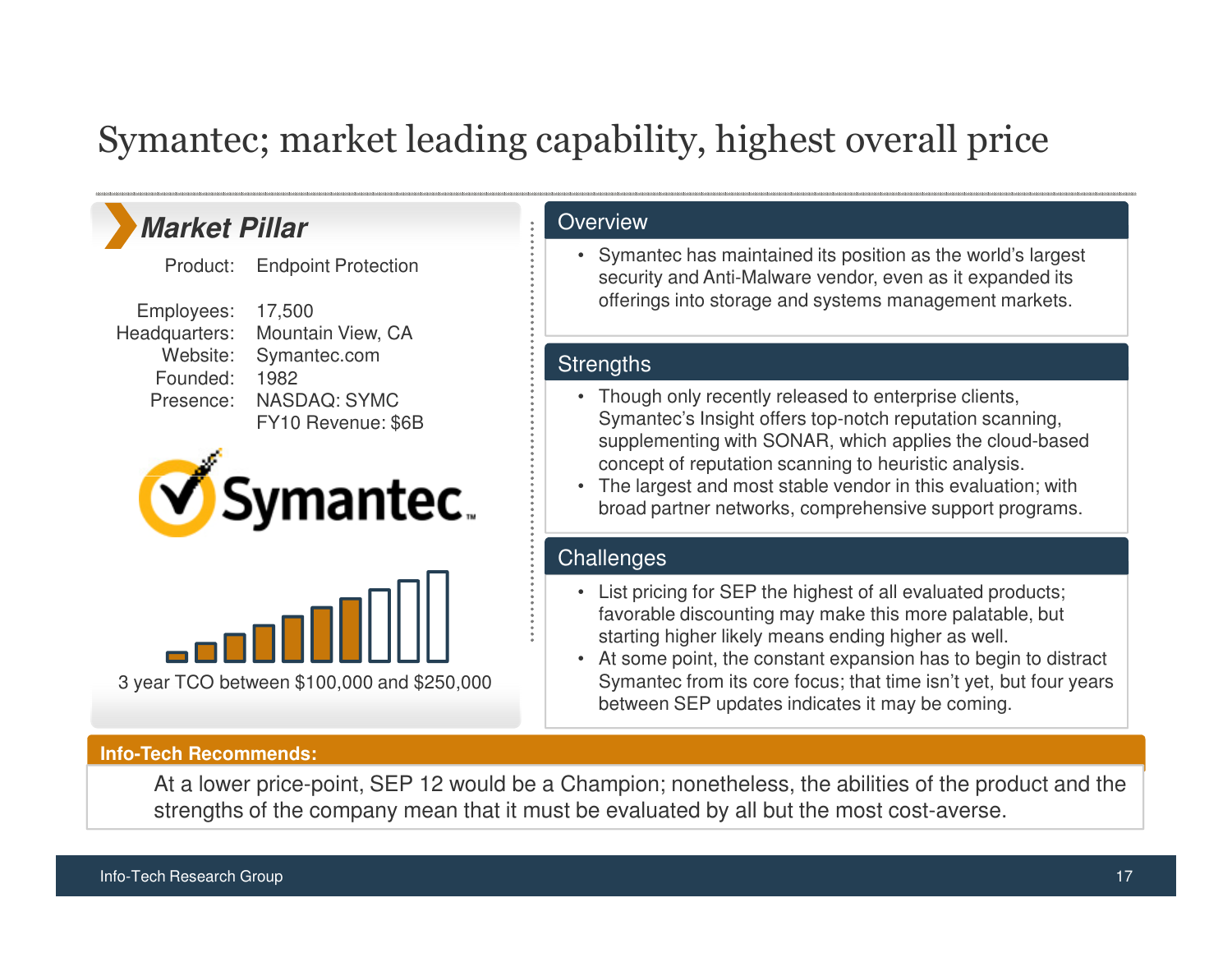# Total Defense; a promising solution once full platform coverage is available

### **Emerging Player**

Product: Endpoint

Employees: Headquarters:Founded: 2011

 Website: TotalDefense.com Presence: Privately HeldNAIslandia, NY





### **Info-Tech Recommends:**

### When multi-platform coverage is brought on-line, Total Defense has enough going for it in terms of product capability, mid-pack pricing, and strategic focus that it deserves a look.

### **Overview**

• The most recent dedicated entrant to the market, Total Defense is the spin-off of CA's Integrated Security Business Unit and is now solely focused on endpoint Anti-Malware.

### **Strengths**

- One of only two evaluated solutions to offer comprehensive device and application control giving it capabilities few can match, for now.
- Extremely attractive, intuitive, and powerful management console that is ideal for enterprise administrators of all ability levels.

### **Challenges**

- Though as a CA division the product gained traction with enterprise customers, as a stand-alone company with littlename recognition acquiring new clients may be much harder.
- Platform coverage currently trails the market; r8.1 version addresses Win/Mac/Linux, but newer r12 Win only until next year, while mobile device protection is still a work in progress.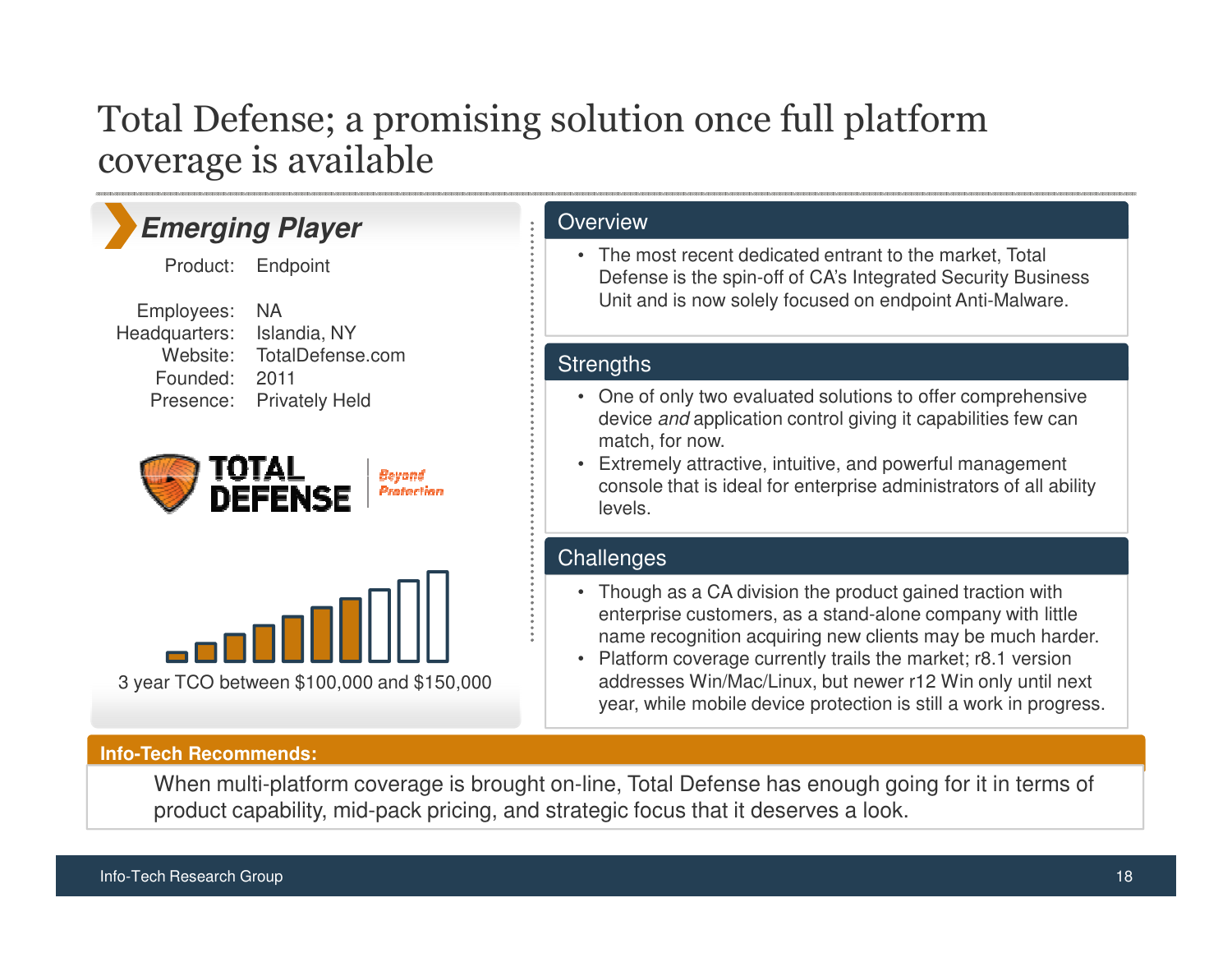# ESET; enticing price and performance, but limited feature set

### **Emerging Player**

Product: Smart Security / NOD32

Employees: Headquarters:Founded: 1992

Website: ESET.com Presence: Privately Held700Bratislava, Slovakia





### **Overview**

• ESET is a smaller player but is one of the few to be solely focused on the Anti-Malware space. European-based, it nonetheless maintains a significant US presence.

### **Strengths**

- One of the lowest list prices available for a product that is universally regarded as fast, light, efficient, and effective.
- Rip and Replace Service one of most effective solutions for the removal/replacement of incumbent Anti-Malware tools; drastically speeds time to deployment.

### **Challenges**

- Though the company's focus is on low-price, high performance anti-malware, the available feature-set is the smallest of all evaluated vendors and Mac/Linux protection even weaker (no host firewall available).
- A David amongst Goliaths in this review and in the market place in general.

### **Info-Tech Recommends:**

Small/Medium businesses looking for bare-bones, low cost protection will find a lot to like. Those that are larger, or have more complex protection requirements, will have to look elsewhere.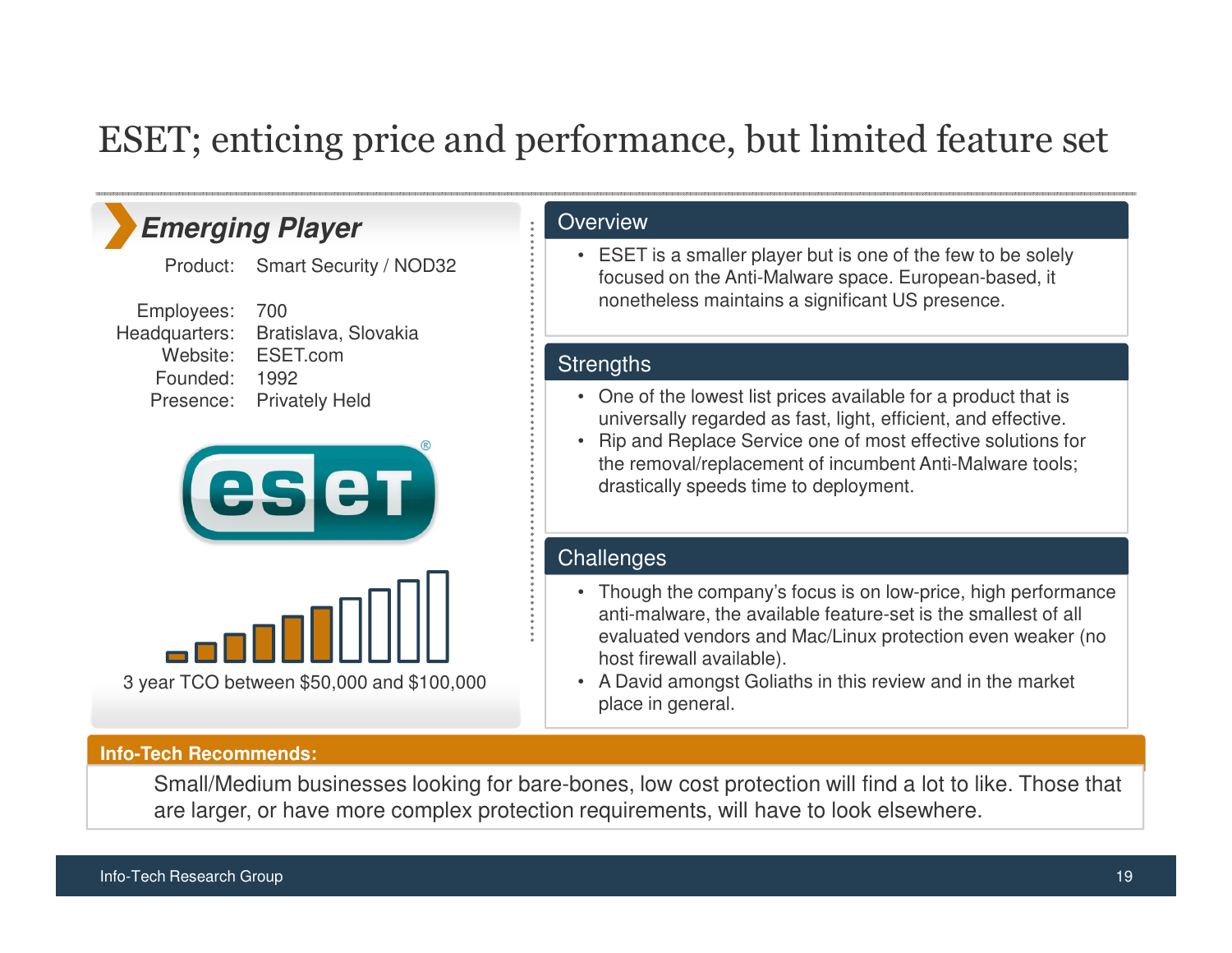# Identify leading candidates with the Endpoint Anti-Malware Vendor Shortlist Tool

**The Info-Tech Endpoint Anti-Malware Vendor Shortlist Tool is designed to generate a customized shortlist of vendors based on your key priorities.**

### This tool offers the ability to modify:

- Top-level weighting of product vs. vendor criteria
- Individual product criteria weightings:
- $\checkmark$  Features
- Usability
- Affordability
- $\checkmark$  Architecture
- Individual vendor criteria weightings:
- $\checkmark$  Viability
- $\checkmark$  Strategy
- $\checkmark$  Reach
- $\checkmark$  Channel



#### $INFO \sim TECH$ .<br>PRACTICAL IT RESEARCH THAT DRIVES MEASURARLE RESULTS

#### Custom Vendor Landscape™ and Vendor Shortlist

Your customized Vendor Shortlist is sorted based on the priorities identified on the Data Entry tab. Scores are calculated using the Client Weightings and the assigned Info-Tech Vendor Landscape scores. Vendors are ranked based on the computed Average Score. The Average Score is the average of the weighted average Vendor Score and the weighted average Product Score. A custom Vendor Landscape<sup>ns</sup> has been generated as well, plotting the weighted average Vendor Score against the weighted average Product Score.

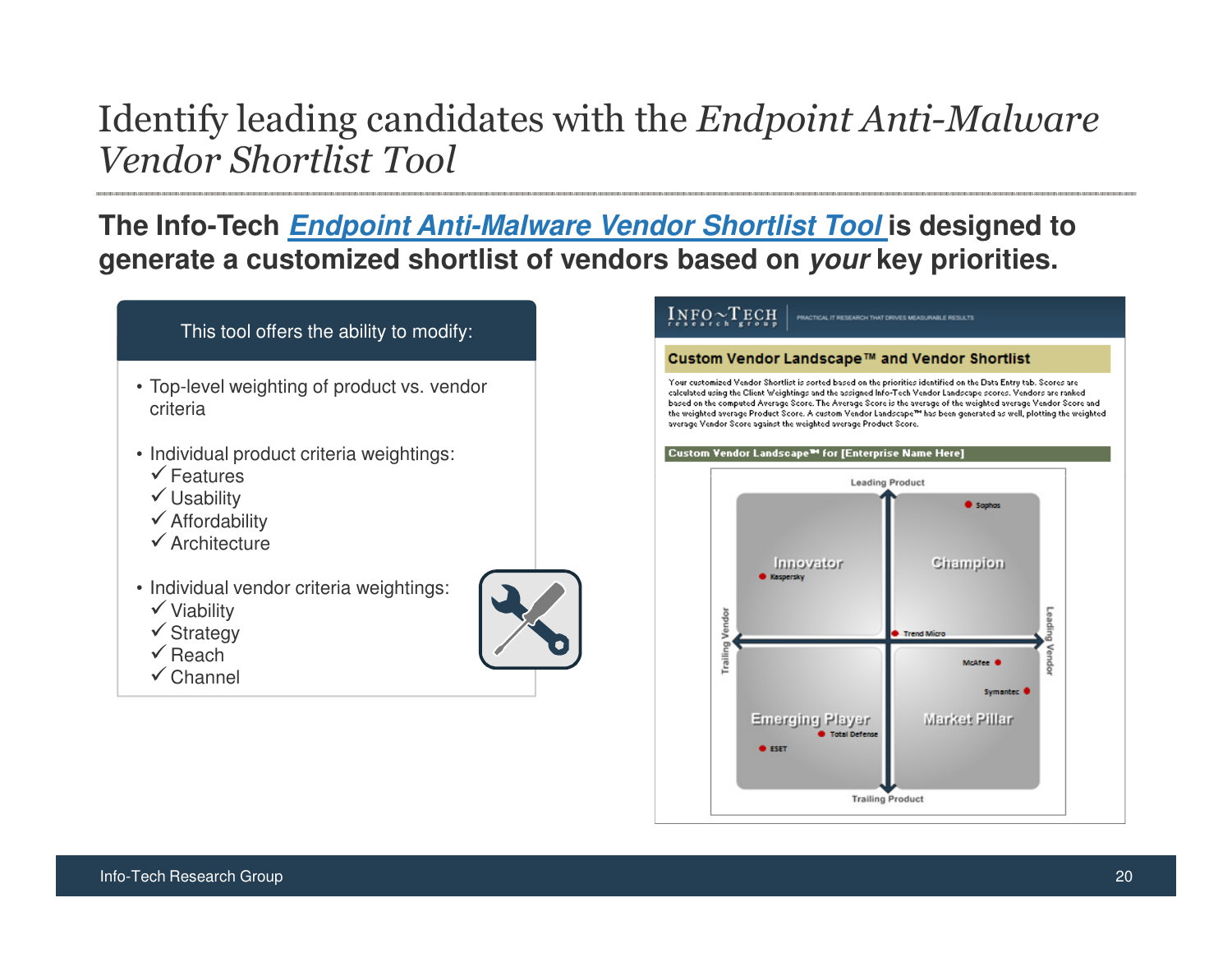# Protecting endpoints that host sensitive data needs a special blend of abilities

**Inherent encryption, coupled with built-in DLP ensures safety of data, even when endpoints are off-network.**

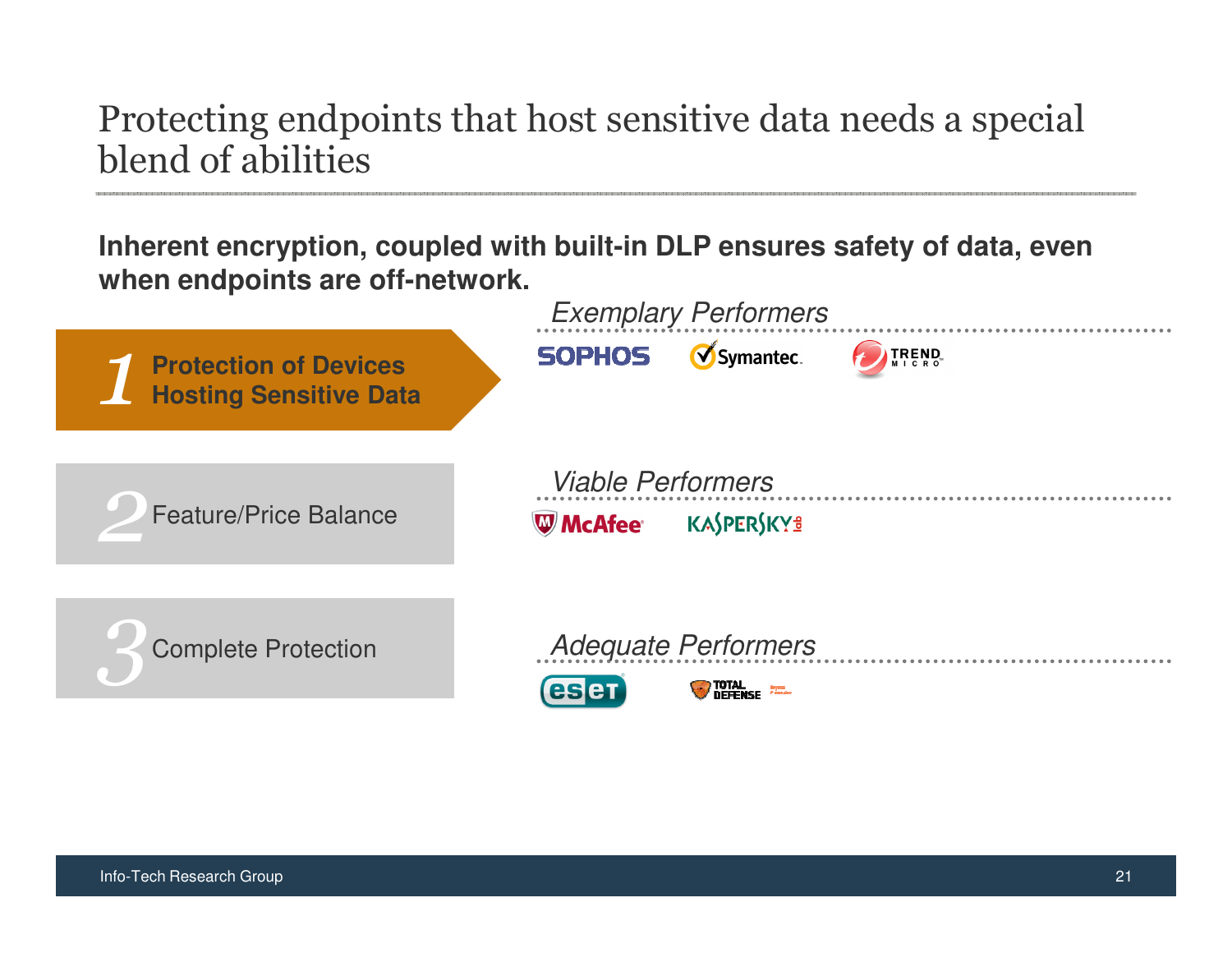Price/performance blend key factor to most SMBs

**Product "bang-for-the-buck" comes from evaluating features and price, leaving all other factors aside.**

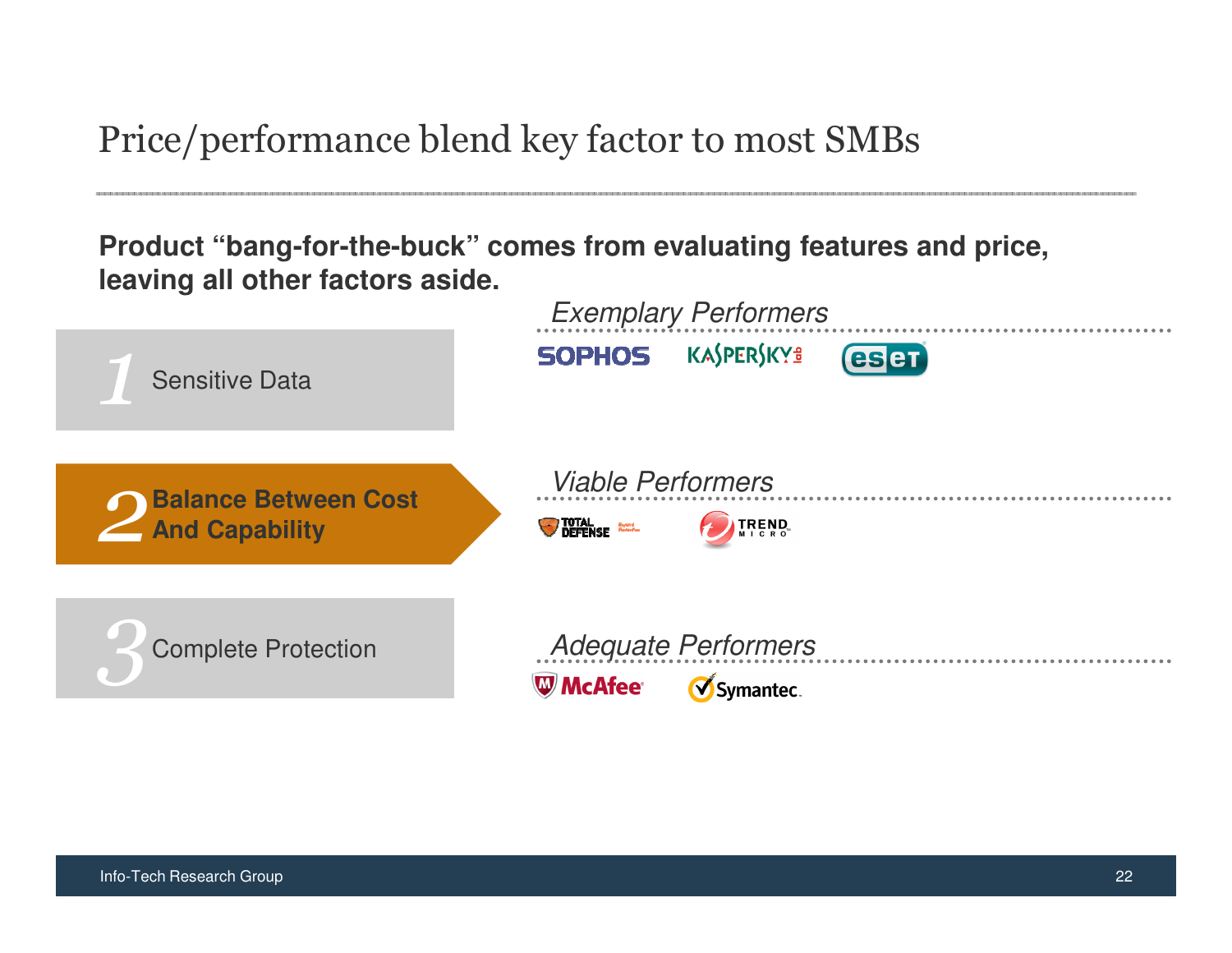When nothing but the best will do – the pinnacle of ability

**Top-end capability a measure of functionality and usability; leveraging the one always requires the other.**

| <b>Sensitive Data</b>                        | <b>Exemplary Performers</b><br>Symantec.<br><b>SOPHOS</b><br><b>DEFENSE</b> |
|----------------------------------------------|-----------------------------------------------------------------------------|
| <b>Feature/Price Balance</b>                 | <b>Viable Performers</b><br><b>W</b> McAfee <sup>®</sup><br><b>TREND</b>    |
| The Most Capable<br>Product, Money No Object | <b>Adequate Performers</b><br><b>KASPERSKYS</b><br><b>esen</b>              |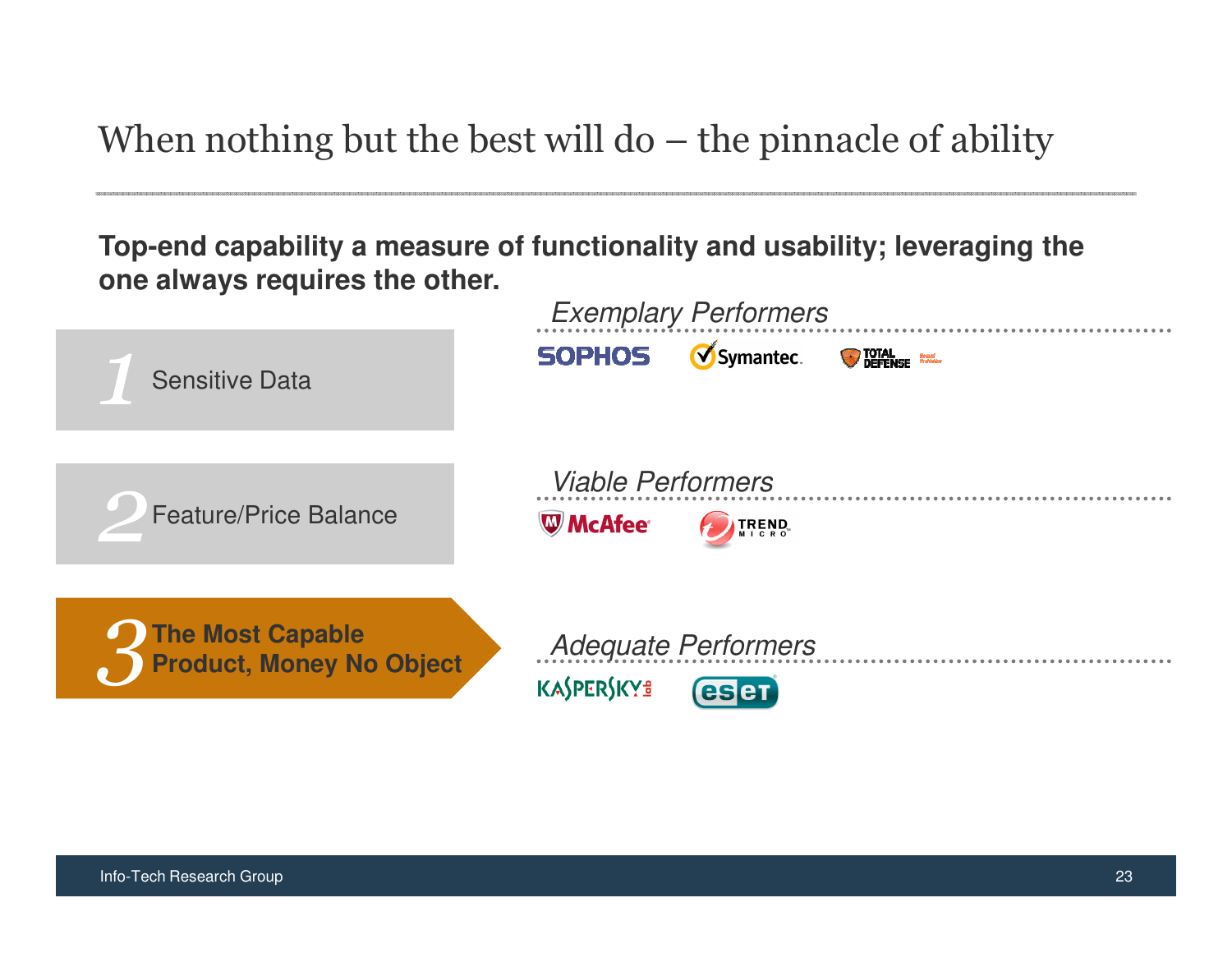# Appendix

- 1. Vendor Evaluation Methodology
- 2. Value Index Ranking Methodology
- 3. Product Pricing Scenario & Methodology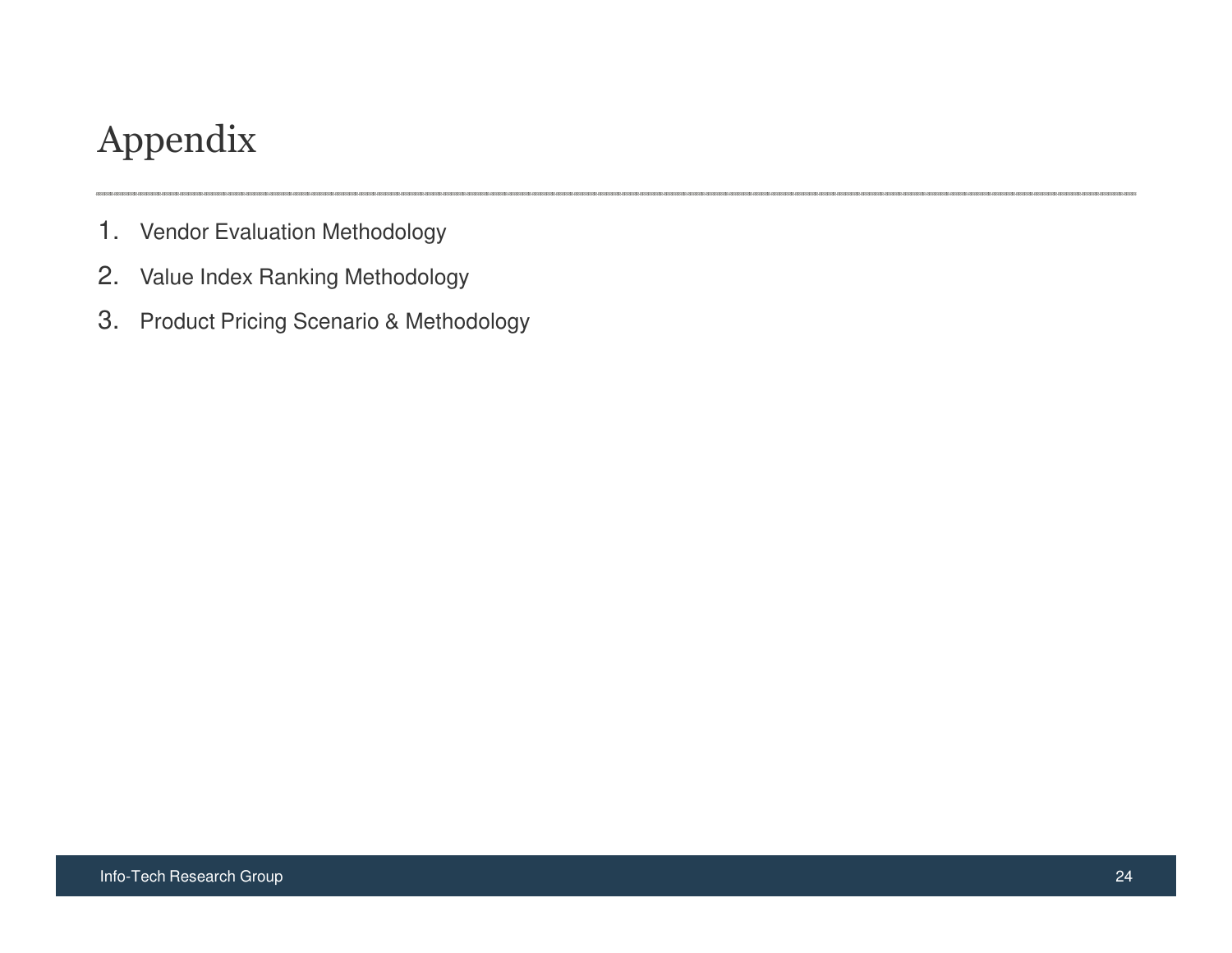# 1. Vendor Evaluation Methodology

Info-Tech Research Group's Vendor Landscape market evaluations are a part of a larger program of vendor evaluations, which includes Solution Sets that provide both Vendor Landscapes and broader Selection Advice.

From the domain experience of our analysts, as well as through consultation with our clients, a vendor/product shortlist is established. Product briefings are requested from each of these vendors, asking for information on the company, products, technology, customers, partners, sales models and pricing.

Our analysts then score each vendor and product across a variety of categories, on a scale of 0-10 points. The raw scores for each vendor are then normalized to the other vendors' scores to provide a sufficient degree of separation for a meaningful comparison. These scores are then weighted according to weighting factors that our analysts believe represent the weight that an average client should apply to each criteria. The weighted scores are then averaged for each of two high level categories: vendor score and product score. A plot of these two resulting scores is generated to place vendors in one of four categories: Champion, Innovator, Market Pillar, and Emerging Player.

For a more granular category by category comparison, analysts convert the individual scores (absolute, non-normalized) for each vendor/product in each evaluated category to a scale of zero to four whereby exceptional performance receives a score of four and poor performance receives a score of zero. These scores are represented with "Harvey Balls", ranging from an open circle for a score of zero to a filled in circle for a score of four. Harvey Ball scores are indicative of absolute performance by category but are not an exact correlation to overall performance.

Individual scorecards are then sent to the vendors for factual review, and to ensure no information is under embargo. We will make corrections where factual errors exist (e.g. pricing, features, technical specifications). We will consider suggestions concerning benefits, functional quality, value, etc; however, these suggestions must be validated by feedback from our customers. We do not accept changes that are not corroborated by actual client experience or wording changes that are purely part of a vendor's market messaging or positioning. Any resulting changes to final scores are then made as needed, before publishing the results to Info-Tech clients.

Vendor Landscapes are refreshed every 12 to 24 months, depending on the dynamics of each individual market.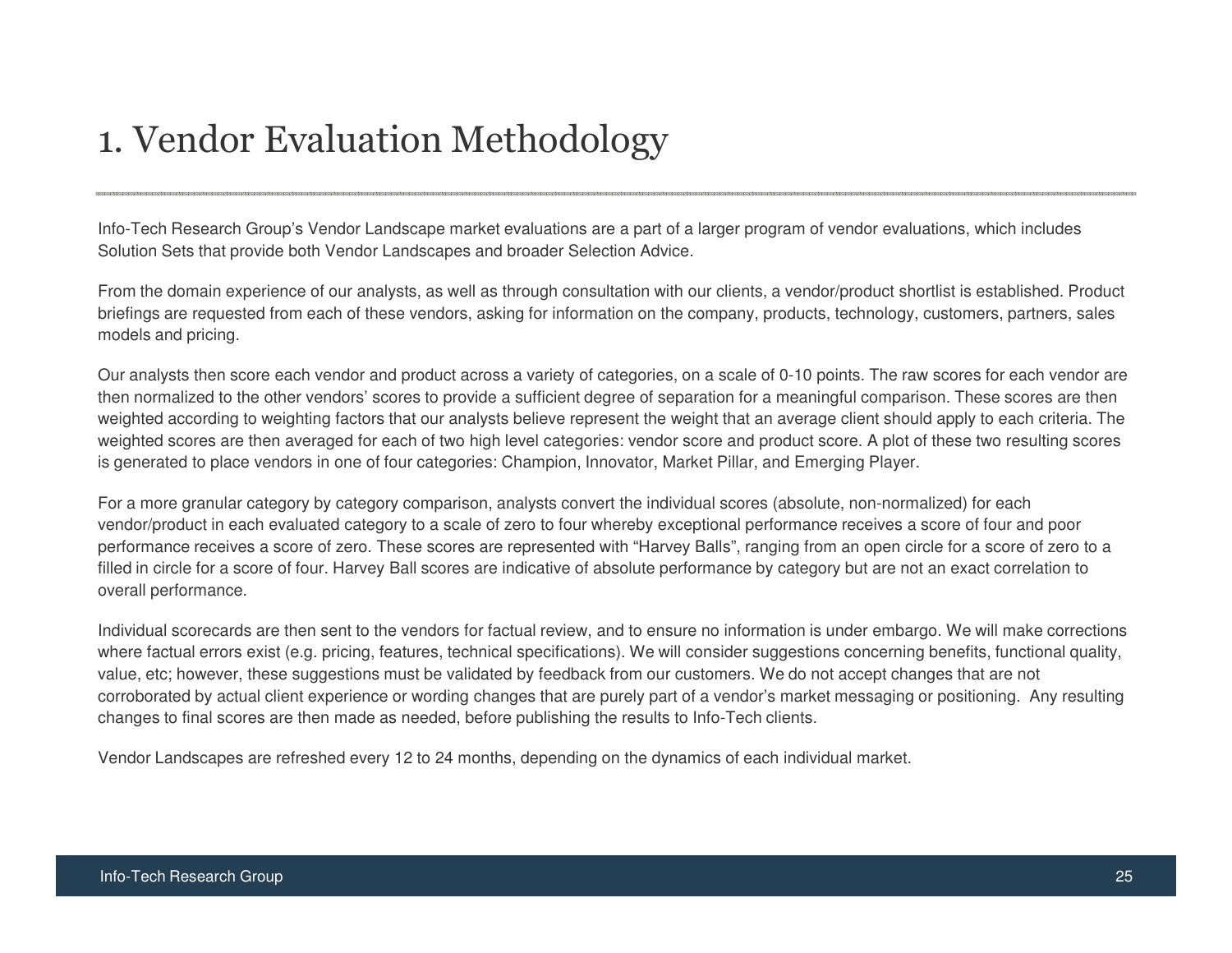# 2. Value Index Ranking Methodology

Info-Tech Research Group's Value Index is part of a larger program of vendor evaluations, which includes Solution Sets that provide both Vendor Landscapes and broader Selection Advice.

The Value Index is an indexed ranking of value per dollar as determined by the raw scores given to each vendor by analysts. To perform the calculation, Affordability is removed from the Product score and the entire Product category is reweighted to represent the same proportions. The Product and Vendor scores are then summed, and multiplied by the Affordability raw score to come up with Value Score. Vendors are then indexed to the highest performing vendor by dividing their score into that of the highest scorer, resulting in an indexed ranking with a top score of 100 assigned to the leading vendor.

The Value Index calculation is then repeated on the raw score of each category against Affordability, creating a series of indexes for Features, Usability, Viability, Strategy and Support, with each being indexed against the highest score in that category. The results for each vendor are displayed in tandem with the average score in each category to provide an idea of over and under performance.

The Value Index, where applicable, is refreshed every 12 to 24 months, depending upon the dynamics of each individual market.